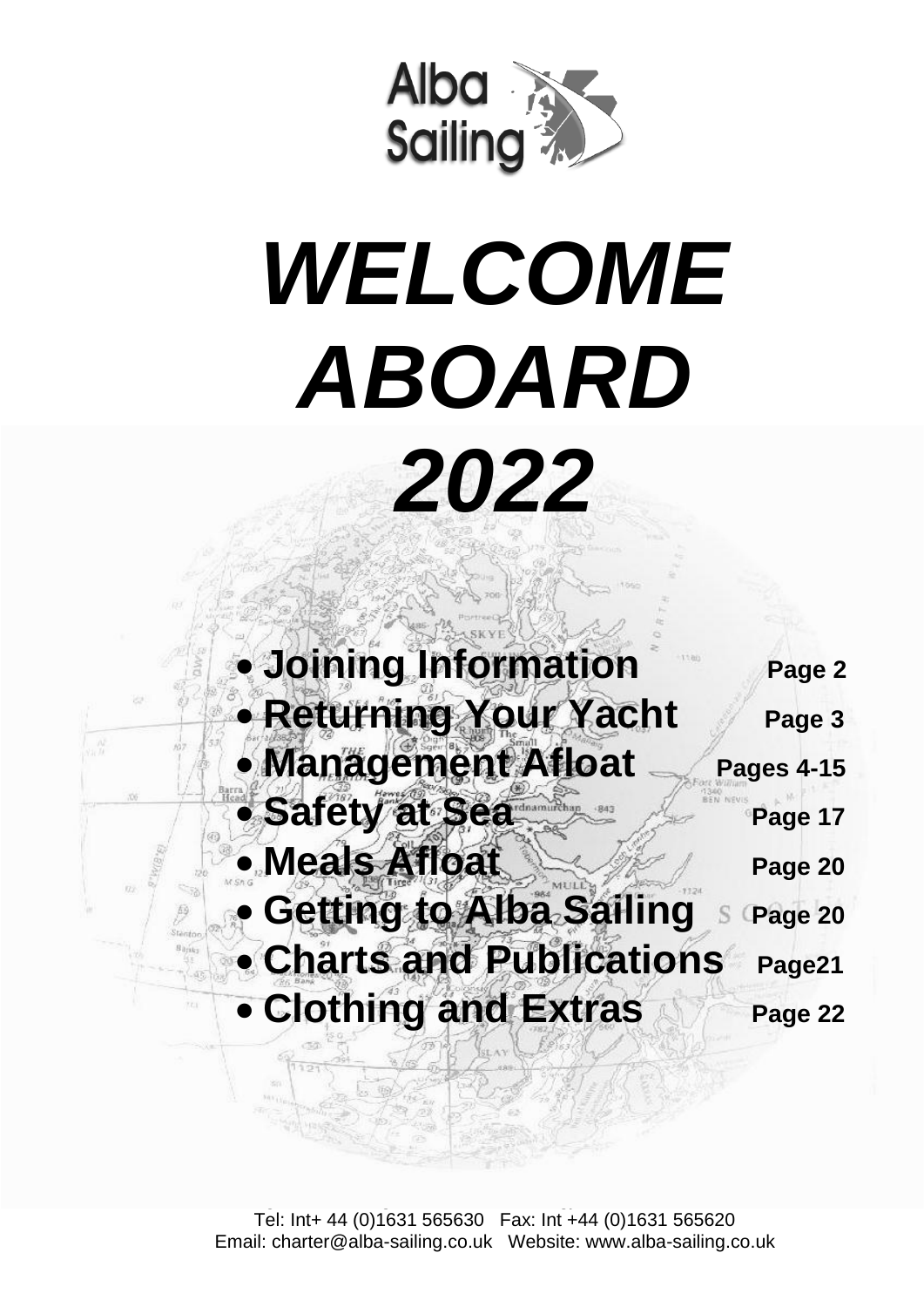#### **JOINING INFORMATION**

1. Upon arrival at Dunstaffnage Marina, please check in to Alba Sailing Reception (white painted building by the water's edge). Official handover time is 1500 hours and check-in time is ideally between 1430 and 1500 hours. As we only have a short time to turn the yachts around (0900 to 1500 hours), we will not normally be able to hand over your yacht before 1500 hours. The only exception to this would be when your yacht has not been out on charter the previous day or if we are running ahead of schedule. If you think there is a possibility that you may arrive later than 1600 hours, then we ask you to please telephone us so that special handover arrangements can be made. These special arrangements may include you staying on board overnight and us handing yacht over the next morning.

The time prior to handover of your yacht is ideal for attending to waterproofs and bedding hire, crew lists or just relaxing at the on-site restaurant and bar - "The Wide Mouthed Frog" or 'Poppies Garden Centre café'.

2. The official handover includes the skipper and first mate checking and signing for the inventory of loose equipment onboard the yacht and completing a hull report detailing any obvious defects on the fibreglass gelcoat such as scratches or chips. Checking through the inventory will help with familiarising yourself with the yacht so that if you do have any queries these can be dealt with before you get under way. Once you have completed the inventory we will provide a pre-charter briefing on the workings of the yacht and equipment. This lasts for between 30 minutes to an hour depending on your level of familiarity with the yacht. We appreciate you may be tired after a long journey, but would recommend that you pay particular attention to the briefing as it will help to ensure that you have a trouble-free holiday. When the skipper and first mate are going over the yacht, the crew may have time to go into town for last minute shopping or perhaps browse around our chandlery and range of clothing. Once the pre-charter briefings have been carried out on all the yachts going out that day, we would be very pleased to go over the cruising area with you and recommend anchorages, restaurants etc.

3. Once the skipper and first mate have completed the pre-charter briefing you are then free to load your gear aboard the yacht. It is very difficult to check through the inventory and complete the pre-charter briefing if your crew are loading up the yacht with personal gear so we ask that you try and control the crew's eagerness to get underway and wait until all the formalities are completed before loading your personal gear aboard. In this way, you will be able to get underway all the quicker. Trolleys for loading are provided at the marina and these are located at the top of the access ramp. Please return them for others to use as soon as you have finished loading.

4. Once your personal gear is loaded onto your yacht, please move your car to the Marina car park which is located opposite our offices.

5. The fresh water and diesel tanks will be topped up prior to handover. We recommend that you double check the fresh water situation before setting off as you may not know when you can next fill up. The diesel carrier in the cockpit locker is left empty in order to avoid possible seepage through the plastic cap and is provided simply so that you can obtain diesel in an emergency when you cannot lie alongside a berth with diesel fuel facilities. Bunkering points are listed in the Welcome Anchorages and pilot books on board.

6. Gas Cylinders: Each yacht has two gas cylinders only and they should remain stored in the gas bottle stowage locker provided on the yacht. One bottle may have had some gas used from it – the other will be full.

7. A small grocer's shop (incorporating village post office) is conveniently sited in Dunbeg village, less than half a mile from the Marina, and sells groceries, toiletries, confectionery, newspapers, beers, wine and spirits. If you do not have transport they will generally deliver groceries back to the Marina for you. An Esso Filling Station is located about three quarters of a mile away, on the main road going into Oban, which has a shop selling basic groceries, confectionary, newspapers etc. There is also a very good butchers in Oban and Marks and Pencer Food Hall, Tesco, Aldi and Lidl.

8. Bedding is not part of the standard inventory and if required, you need to make arrangements to bring your own or you may, if you wish, hire from us pillows with freshly laundered pillow slips as well as sleeping bags.

9. All Alba yachts are strictly designated as "**no-smoking below**" so if any of your party wish to smoke, would you please ensure that they do so on deck or in the cockpit and not down below.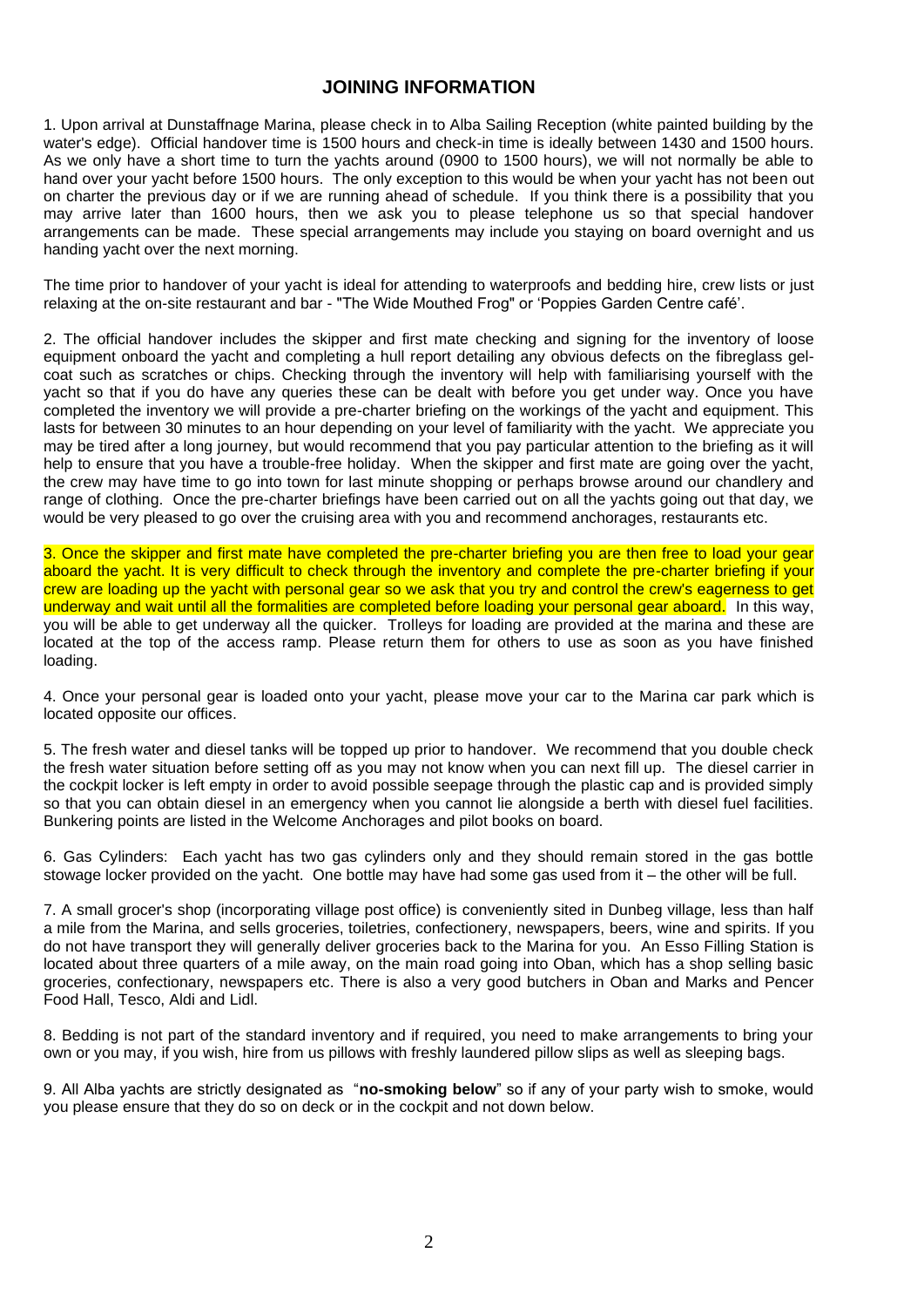#### **RETURNING THE YACHT AT THE END OF YOUR HOLIDAY**

1. Upon your return to base, please tie-up alongside the pontoon berth where your cruise commenced, or one nearby. The Alba Sailing berths are those on leg 'F'.

2. Each charter commences with two gas bottles. At the end of each charter, the connected bottle will be checked and if it is more than half full it will be left on board. There is a fixed charge for gas which is equal to one cylinder of gas per week. Please bear in mind that gas bottle replenishment may not be a straightforward exercise in the more remote regions of the Western Isles. We hope you will realise that this is not an exact science but is better than the previous system of charging for a full replacement bottle even if a tiny amount had been used and then sending back a virtually full bottle of gas to be vented to the atmosphere and refilled again. Overall this is MUCH better for the environment and kinder to your wallet!!

3. Diesel is available on the pontoons - full instructions of how to get diesel will be given at handover – then the Marina invoice us and we charge you – there is no mark-up on diesel sales – we charge you whatever the Marina charges us. If you arrive back outside the Marina operating hours or choose not to refill the diesel tanks then we will do it for you - there is a charge of £75 plus VAT for this service.

4. Fresh water is available on the pontoons.

5. The yacht should be handed back to Alba Sailing no later than 09.00 hours on the last day of your charter, clean, tidy and with all personal gear removed. Unless prior arrangements have been made.

We ask each skipper to complete a defects list (if any) on the form provided and once all personal items have been removed please bring this document and the electronic gate fobs up to the office to talk through the defect sheet with our engineers and to sign off the final paperwork.

We ask for your co-operation in this important matter as a prompt hand back allows sufficient time to give the next customer a fully checked and well serviced yacht. If you need to get away particularly early, let us know as soon as you return and we will endeavour to make special arrangements for you.

6. Shower and toilet facilities are available in the building adjacent to our premises. Laundry facilities are also available in this building. You will require the key fob provided onboard the yacht to access these facilities

7. Other on site amenities includes "The Wide Mouthed Frog" which provides bed and breakfast as well as a popular restaurant and bar. Many charterers find it convenient to eat at the Wide Mouthed Frog on the last night of their holiday. It is advisable to book this as soon as you arrive back at the marina or earlier if possible particularly at weekends. We are happy to recommend other excellent restaurants in the area.

If you find that you have a few hours to spare before setting off, places of interest include a visit to Dunstaffnage Castle on the other side of the bay to the Marina, which is said to be the oldest stone castle to be built in Scotland and dates back to the 13th century, or perhaps the local whisky exhibition centre in Stafford Street, Oban, or have a chat with our friendly staff who will gladly share their favourite places with you and tell you about any new attractions that may be worth a visit.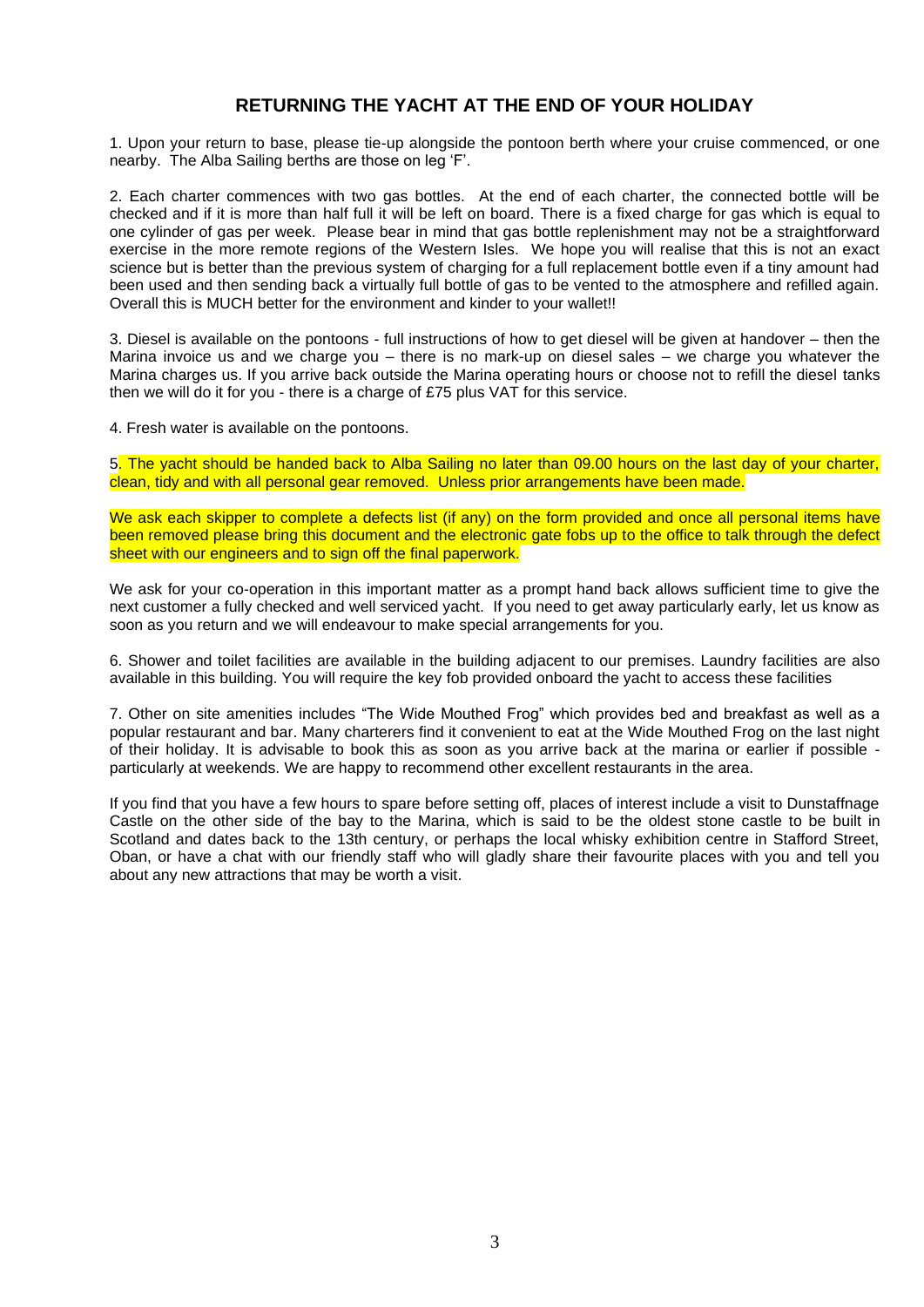#### **ON BOARD MANAGEMENT/MAINTENANCE NOTES**

#### **PLEASE READ BEFORE HANDOVER**

However basic, some of the following may appear to more experienced sailors, some charterers do get into difficulties, which with a little extra knowledge of what to expect could easily have been prevented. Experience does not necessarily equate with safety or good seamanship so we do ask for your patience in reading these notes.

Crews relax when they know there are clear rules on board with regard to when to wear lifejackets and/or harnesses, i.e. at all times on deck during the night or at all times on deck when reefed, or in a dinghy going to and from the shore etc. There should also be a clear distribution of duties in case of emergency.

Situations requiring outside assistance can usually be avoided by listening to the weather forecasts (sea area Malin), by not being over ambitious in passage planning, choosing an anchorage suitable for the expected weather conditions and by anchoring securely, using the kedge if necessary.

**EMERGENCY TELEPHONE NUMBERS** - In the event of any problems at all, however minor, please telephone us. Usually we will be able to diagnose the problem over the telephone. If you require our urgent help when we are not in the office, please try our **emergency contact numbers** which are shown in the Skippers Handbook. Sometimes the office telephone is diverted to our mobile but please do leave a message at the answering machine if there is no reply. Mobile phone coverage has improved considerably over the last few years but there are still many areas where there is no service at all on some or all of the networks. Marine VHF remains the primary means of communications during emergency situations but mobile phone communication in this sea area has become a very important additional safety feature.. During the handover you will be issued a phone number that you can contact Alba Sailing on out of hours.

**WHAT TO BRING** - If you would please refer to the Basic Inventory (you can download it from the 'download' page on our website – [www.alba-sailing.co.uk](http://www.alba-sailing.co.uk/) it will serve as a reminder of what is provided. Stowage on a yacht is limited and efficient stowage makes life on board more comfortable for everyone. Suitcases are definitely not recommended - holdalls or rucksacks are better. There is no need to bring your own tools as those on board each yacht are adequate for any minor repair which may be necessary. Alba Sailing supply consumables such as toilet cleaner, fresh air spray, washing up liquid, spray cleaners for galleys and heads, cream cleanser, furniture polish, fly killer, paper kitchen towel, matches, bin liners, pegs as well as clean tea towels, dish cloths, floor cloth and duster. We will happily email you a suggested 'packing list'. We do NOT provide toilet paper.

**GALLEY** - There are chopping boards provided so there is no need for cutting on any of the teak or Formica surfaces. Please be careful not to put hot pans or hot cups on varnished surfaces as not all surfaces are heat resistant and unsightly staining could result. It is good practice to wipe the cooker over with a warm soapy cloth after each use. If your cooker burners get clogged up with pieces of food please do not be tempted to use wire to clean them out as a piece of wire may be left inside which will rust. Instead blow any blockage out using the dinghy pump (with the gas turned off!).

No matter what the type of yacht, most galley sink drain pipes are on the narrow side so blockages can occur rather easily. To avoid the need to unblock a galley sink pipe, we suggest that all dirty plates and particularly pans be rinsed first with a bucket of sea water (in the cockpit area) then finished off using hot fresh water at the galley? This also saves a little fresh water but please remember to retrieve all cutlery before throwing the dirty water in the bucket overboard!

**CLEANLINESS** - If left neglected all week, a dirty yacht can easily take 3 hours or more to thoroughly clean and even with the sincerest of intentions, a yacht soon becomes dirty and untidy when passage making. On reaching harbour, the first job should be to tidy and clean the yacht, not just the decks but also the hull if you have been through an oil slick, and any lockers which are used for storing food. We would ask that, even if you have asked us to clean the yacht upon your return, that you still wipe the cooker bay as well as the cooker burners with a damp cloth after each use. This helps prevent the cooker burners from clogging up and helps prevent spillages from solidifying. Should the need arise to dry out a wet locker, you may find the portable bilge pump or sponge useful. May we remind you that upon return from charter, all yachts are checked thoroughly for cleanliness, both inside and out. If more than two man hours has to be spent on the yacht after your departure, then you will be charged at the rate of £35 per hour for each man hour over the initial two hours, and the amount deducted from your security deposit.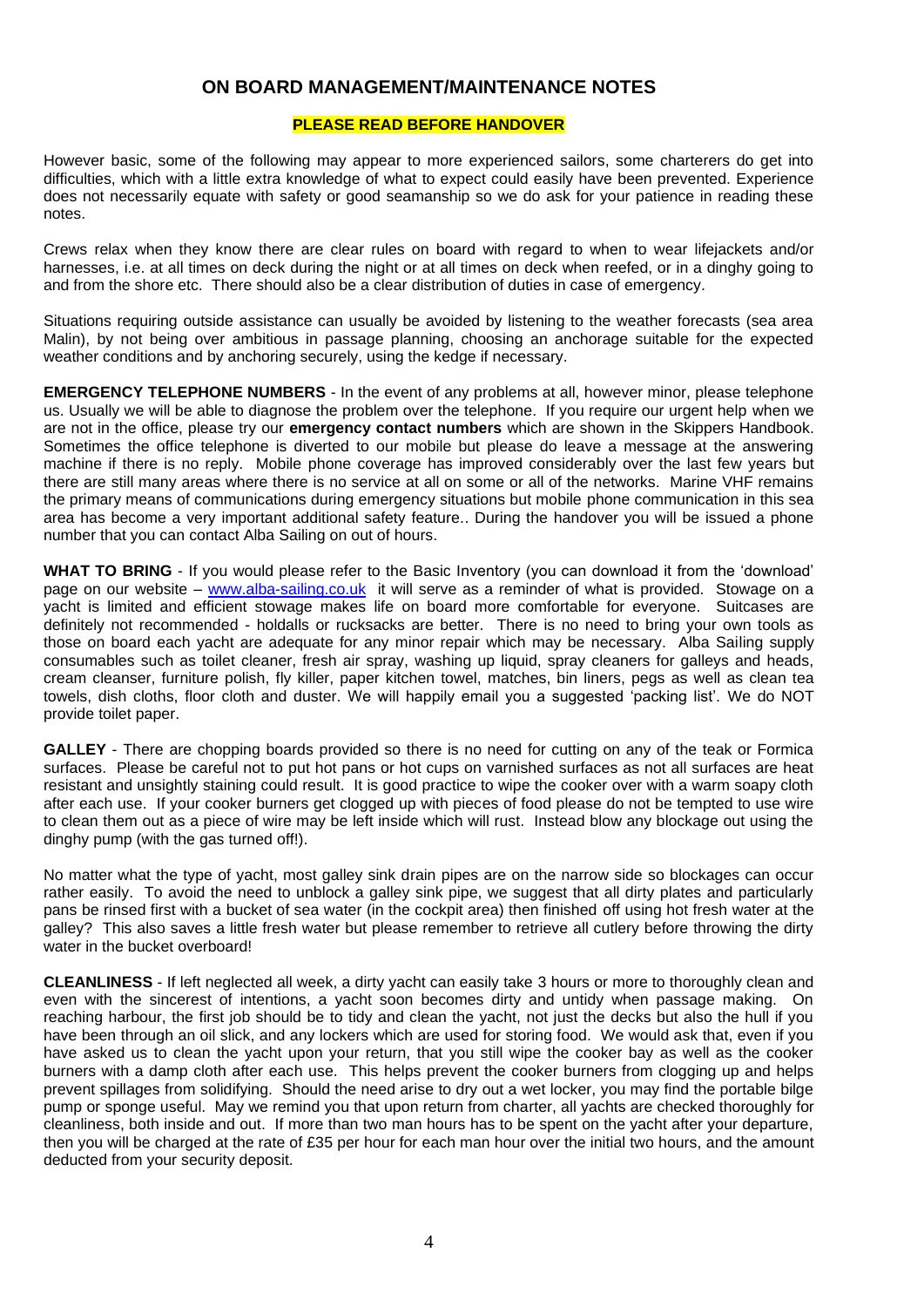For those who have opted to hand the yacht back in the same clean and tidy condition as they received it:

- 1. Everything should be stowed tidily in the locker as shown on the inventory a copy of which is on board in the yacht's manual.
- 2. The bilge should be kept clean and dry at all times.
- 3. Numerous hairs, sweet papers, dirty socks (or worse) can mysteriously collect underneath the cushions and adhere to the underside of the actual cushions. Care needs to be taken in cleaning underneath, remembering to dry thoroughly, and to clean the lockers underneath the cushions.
- 4. The area surrounding the cooker, plus the grill pan, oven and hob, often gets splattered with food and grease.
- 5. The floor in the heads gets covered in hairs which should be removed, and if there is a teak grating, water often lies underneath which can be removed by means of the shower drain pump or sponge. (The shower drain filter requires cleaning on a regular basis) See note on shower drain filters on page 14.
- 6. The cockpit locker should be emptied, cleaned out and everything put back neatly with all ropes coiled. The lightweight man-overboard rope should be left secured to the stern rail.
- 7. Charts should have all pencil marks removed and should be placed in numerical order in the chart table.

As the above needs to be done **BEFORE 0900** hours on the day of your departure, it is sensible to plan to return to base the evening before. This helps make for a smooth and orderly departure next day, gives you and your crew the opportunity to have a relaxing evening ashore. A little forward planning can go a long way!

FIRST AID - If you use anything from the first aid kit, we would appreciate it if you either replace the item or let us know upon your return so that we can replace it before the next customer arrives. In compliance with the DoT regulations, there is a drugs box aboard. This box should only be opened by the Skipper or the First Mate. The drugs include paracetamol and anti seasick tablets, as well as drugs for which radio medical advice should be sought first - for angina, for non-clotting bleeding, and for severe pain. If you use the paracetamol or anti seasickness tablets, kindly replace before the end of your charter. **THE CAT 'C' BOX CONTAINS HEAVY DUTY DRUGS WHICH CAN RESULT IN DEATH IF MISUSED.**

**PASSAGE PLANNING** - Tides and weather ultimately determine your route but as a rule of thumb, it is wise to try and cover the furthest distance during the first few days of your holiday and plan to be on the homeward leg by, at the latest, the half-way stage. If you fail to inform us of any possible delay or are delayed without reasonable cause, then you will be charged at twice the daily rate for every day or part day by which re-delivery is delayed. Try to interpret the weather and avoid getting caught out as you are really the custodian of the next customer's holiday. Please note that in the event of your being late returning to base and you have just cause, you will be charged on a pro-rata basis per charter fee paid for any additional time aboard, provided you have notified us of your intended late return two days before the due redelivery time, and you are asked to please advise us as soon as possible if such a delay is expected. In the event of a delay occasioned by being storm bound, please remain with the yacht and bring her back as soon as conditions improve. If you have any doubt and decide to speak to the Coastguard - their advice will always be to remain where you are.

**EFFICIENT CREW MEMBERS** try on their lifejacket and safety harness before leaving base and remember where they are stowed in case of emergency. No doubt the skipper will have a set procedure covering personal safety and boat safety. A good crew anticipates danger and the skipper's wishes and make it their job to observe anything amiss such as a split pin pulled out of a bottle screw, loose anchor retaining pin, chafed warp etc and report it at once to the skipper. If ends of mooring warps become frayed then crew should note to do a whipping or back splice at the earliest opportunity and not wait to be told by the skipper. If unsure how to do this, ask the Skipper to show you as a training/learning exercise, or just tape it as a temporary measure. If the crew is young or untrained we suggest that the skipper makes a rota and allocates tasks to each member checking lifejackets, safety harnesses, rigging screws etc. It makes them feel part of a working crew and if they are busy they won't dwell on the idea of sickness too much and good on-board management makes for a happy ship.

**DEFECTS LOG** - If you think that any piece of equipment may give trouble, please make a note of it on the form provided and pass it to us for actioning upon your return.

**SEASICKNESS** - If you are prone to seasickness may we suggest you try a supply of Stugeron or other antiseasickness tablets, which are available over the counter at any chemist. These may induce sleepiness however and, if you prefer, you could try Sea Bands. Sea Bands are worn on your wrists, like a watch, seem to work well on most sufferers, and are available in our shop. The main advantage of Sea Bands is that they work almost immediately whereas tablets can take up to 2 hours to take effect.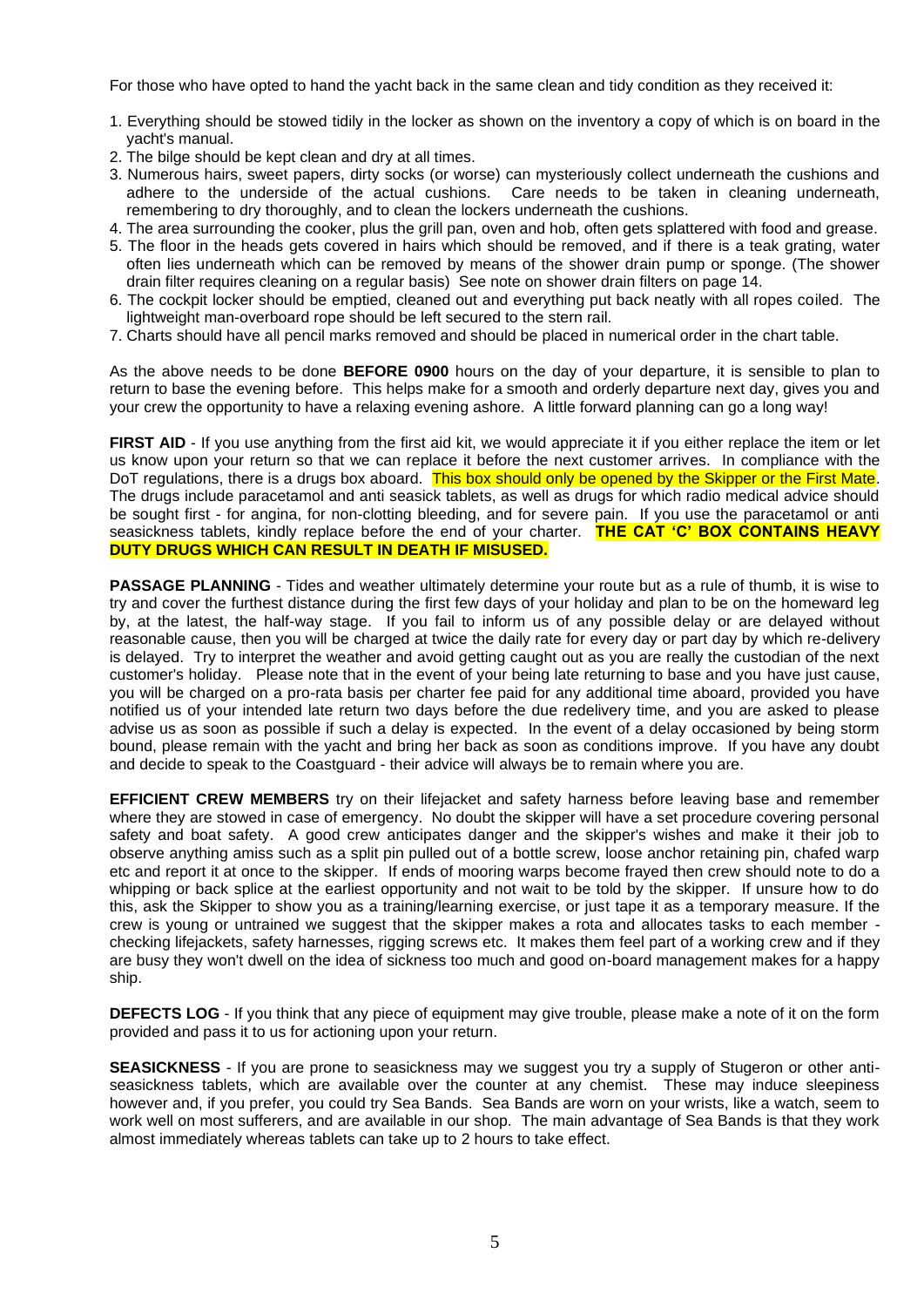**FATIGUE** - If you have travelled a long distance to join us, we suggest that you do not immediately start off on a long passage until you are rested. In all the excitement of joining the yacht your tiredness may temporarily disappear, but later on at night when on watch you will become less efficient and may be more prone to suffer from cold and seasickness unless properly rested and fed.

**HARBOURS** - Some harbours are used by fishing vessels which come and go at all hours and visitors should always treat local traffic with respect. Visitor moorings are usually free but harbour dues should be paid where applicable as these usually go towards maintenance and non payment gives yachtsmen a bad name. Litter should not be dumped in harbours or at sea, but disposed of in bins ashore. Remember you are now liable to a fine of up to £2,000 for dumping rubbish at sea within 25 miles of land.

**PIERS** - Please do not tie up to piers overnight or whilst leaving the yacht unattended to go ashore for the evening. Very few piers are designed for yachts and if left at a pier, the yacht will almost certainly be damaged either by rubbing against the uprights of the pier which are not suitable for yachts or by other boats coming alongside.

**BERTHING** - It is always best to rehearse the procedure well in advance. When going alongside a berth, please do so slowly and under control. Have fenders positioned at pontoon height and neatly spaced at the widest part of the side which will lie alongside. Bow and stern warps should be already attached with two crew members standing at the widest part of the yacht, one holding the coiled bow line and the other holding the coiled stern line in readiness to either throw to someone on the pontoon, or to step ashore with to secure round a cleat. Try to avoid a downwind or cross wind situation where extra crew may need to be deployed around the deck to fend off. Smooth berthing can be difficult particularly on a strange yacht, but please never feel afraid to ask for assistance. The skipper who does everything right first time hasn't been born yet!

**MOORING BUOYS** - The H.I.E. (Highlands & Islands Enterprise) has laid visitors' moorings in several west coast anchorages over the past few years and handed these over to the local communities to maintain. The presence of a visitors' mooring does not necessarily imply that it is suitable for use in all conditions. Some are in very exposed positions and are only safe and comfortable in quiet conditions or specific wind directions. It may be that you will be more comfortable anchored in another part of the bay or harbour, or some other anchorage nearby. If you need to anchor in the same location as a mooring, please keep clear of its ground tackle, and attach a tripping line to your own anchor. You should never rely on being able to secure to a mooring, pontoon or pier. Most visitors' moorings consist of a large blue GRP flotation buoy with a ring or shackle on top, to which you attach the yacht's own 3-metre mooring strop. Others may already have a Pick-Up which could be of dubious quality. It is best to use the on-board mooring strop provided. Most visitors' moorings will be marked as such, and will usually give the safe displacement (gross weight) or length. Information about last maintenance date may also be shown.

You may have difficulty reaching the ring (on top of the buoy) from the bow. The solution is to lead a warp from the bow to the lowest point amidships and bring the yacht alongside the buoy. You will then be able to slip the warp through the ring and take the end to the bow. On larger yachts with high freeboard it may be necessary to work off the stern steps or send a crew member out in the dinghy with a handy size warp. If the visitor buoys are not maintained in a good condition you may find a rusted shackle or ring on top of the buoy which could cut through rope in minutes so please use the yacht's own mooring strop (which you will find in the cockpit locker) for shackling to the ring and looping the other end around a bow cleat. We suggest you tighten the shackle with a shackle key, pliers or adjustable spanner and if the sea is lumpy or there is a strong wind, please use seizing wire to ensure the shackle cannot unscrew. A hand-tightened shackle can easily work free and you will find seizing wire in the yacht's toolbox if required. A secondary line to the buoy is also recommended as a safety precaution.

The practice of securing two or more yachts to one mooring is generally regarded as un-seaman like, even when their combined weight is within that indicated on the buoy, for if weather conditions deteriorate damage to hulls and rigs will almost certainly occur as the yachts pitch and roll. Nevertheless a practice has arisen for yachts (within the weight marked on the buoy) to raft up on moorings for short periods in settled weather but yachts moored in this manner should not be left unattended nor overnight. You may be approached to share a mooring with another yacht and will require to exercise judgement in light of the conditions before you agree. Even in light airs, where two yachts are lying alongside, damage has arisen from 'fender rub' where the thin blue gelcoat line under the gunwale has been rubbed off completely. There is no obligation to share moorings and you should not presume that you may tie up alongside another yacht without first asking and receiving permission but generally the practice is not encouraged. Almost without exception, damage occurs to yachts when tied up alongside piers which are generally fendered to take ships not yachts and this practice is not encouraged.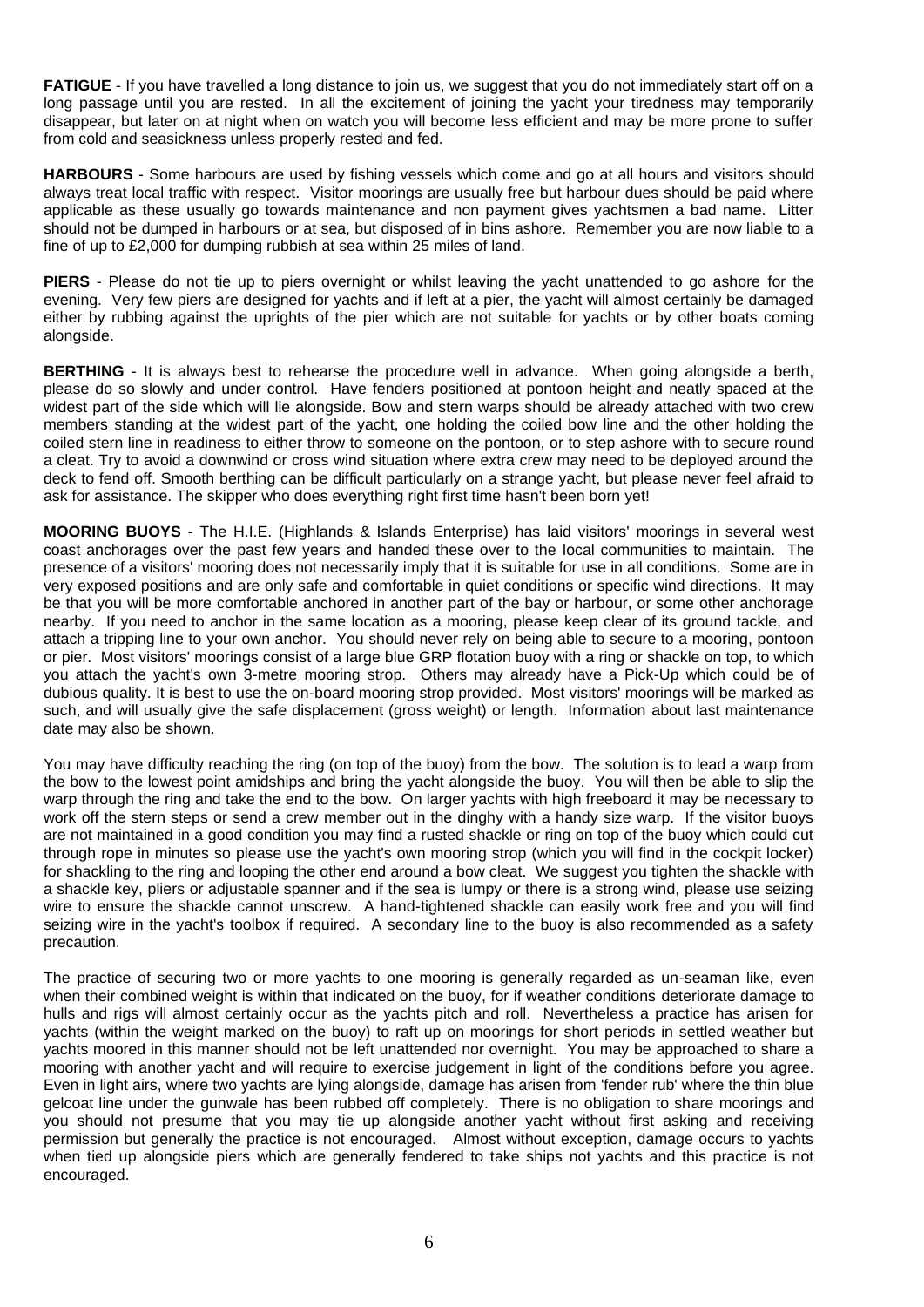**ADMIRALTY CHARTS** – Less experienced crew members may not be aware of the value of the comprehensive and up to date charts kept onboard each of our yachts. The chart packs on each of our boats are extremely expensive. These charts obviously have a busy life and are very expensive to replace so we ask that particular care is taken when removing and replacing charts from the chart table or when folding or plotting courses. For general planning and crew use, please use the uncorrected Imray fold up charts which are more convenient for this purpose and please use the notebook provided for notes rather than marking the charts in order to minimise the wear and tear. Soft pencils only should be used on charts and any pencil marks made should be carefully erased after use. Soft pencils are provided and we ask you not to use pens or your own pencils unless of course they are soft ones. A plastic chart case is provided to protect charts in wet weather. Please replace the charts in numerical order with the lowest number to the top. It would be appreciated if you could ensure that the charts are back in their correct order when you return to base. If you find a damaged or torn chart please note down our chart number on the defects report. Finally for obvious reasons please make it a golden rule that no tea, coffee or other drinks are to be placed on the chart table at any time.

#### **ENGINE SAFETY PRECAUTIONS:**

- 1. Only one person must control the engine
- 2. Do not smoke when you put diesel fuel in the tank
- 3. Do not clean, add oil or adjust the engine while it is running
- 4. Do not make adjustments that you do not understand
- 5. Avoid excessive running of the engine where it could cause a concentration of toxic emissions (e.g. near fish farm cages)
- 6. All persons must be kept at a safe distance from the engine whilst the engine is running.
- 7. Do not permit anyone with loose clothing or long hair near moving parts of the engine
- 8. Do not remove the filler cap of the cooling system while the engine is hot
- 9. Do not allow sparks or a naked flame near the batteries because the gases from the electrolyte are highly flammable
- 10. Before starting the engine, ensure there is no smell of gas in the bilge or elsewhere
- 11. Check the oil level before starting the engine and make sure that it is within the marked field on the dipstick, ensuring the dipstick is fully seated. Oil levels are regularly checked by us and, during a charter, no extra oil should be needed. If extra oil is needed however, please recheck the level very carefully and bear in mind that the sump is a lot shallower than that of a car and therefore doesn't require so much oil to top up. The difference between the high and low marks on the dipstick can be less than half a litre! You will find a small quantity of spare engine oil in a plastic container located in the cockpit locker but please be careful not to overfill as this can lead to total sudden engine failure. If you start the engine then suddenly remember you should have first checked the oil dipstick level, please stop the engine and wait 20 minutes or so to allow the oil to settle down again in the sump before checking the dip stick level.
- 12. Before starting the engine, check the fresh water header tank (where fitted) is filled to correct level. All the yachts in our fleet have a fresh water header tank.

**STARTING AND STOPPING THE ENGINE** – You will be given a full briefing on the engine procedures when we hand over the yacht. Some of the yachts have split charging systems but the following techniques apply to the rest of the yachts.

Switch the main battery switch to position '1'. Ensure seawater intake valve is open (we never close it except to clean the strainer). If the yacht has a T bar stop switch, make sure it is pushed fully home. Set the engine control lever in the cockpit to neutral (red button depressed) and push the control lever about 1/3 of the way forward. Switch the preheat on (where applicable) for about 20-25 seconds and press start or turn the key.

After the engine starts, please determine if you have sea water cooling by looking over the stern rail (and underneath the reclouse where applicable) and you should see water flowing out. Once you have established you have sea water cooling, please then check your oil and temperature gauges (where fitted) and ensure the ignition light goes out (in the cockpit control panel) which tells you the alternator is charging your batteries. Once the engine is running, please turn the battery isolator switch to "BOTH" in order to charge both batteries.

In the case of yachts with a T bar, to stop the engine pull the handle out until the engine stops and then switch the ignition off. It is important to ensure that the T bar is pushed fully in once the engine has stopped otherwise you will not be able to start the engine again when you need it.

If your yacht has an ignition key switch, to stop the engine, turn the key fully anticlockwise until the engine stops then immediately return the key to the off position.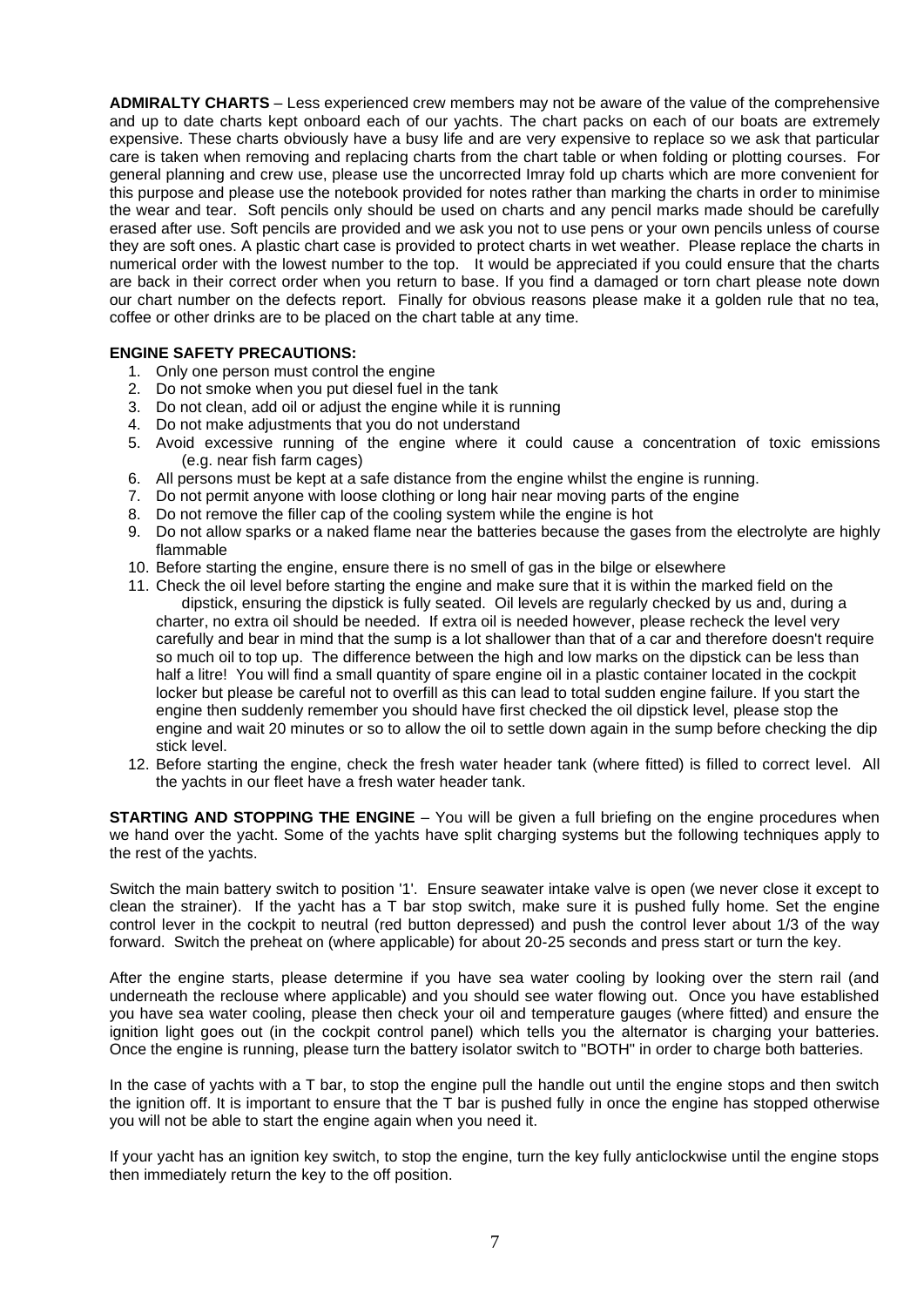The engine should be stopped from as low revs as possible. Ideally the engine should be allowed to run at idle or tick-over for a few minutes prior to cutting out the engine. This method of stopping also helps the engine to start more easily next time. The battery isolator switch must never be turned off until the engine has stopped or you will destroy the alternator which will spoil your holiday.

**ENGINE (general)** - Only one person should be in charge of the engine and gear controls as damage can easily result if someone takes over who is not familiar with the procedure. The engine starting and stopping procedure and maintenance checks will be demonstrated to the Skipper and First Mate on handover and ideally no one else should control the engine during your holiday. You will be shown the position of the sea water intake, strainer, fresh water header-tank, oil dipstick, oil filler cap, battery isolator switch, control lever, ignition key (or start button), forward, neutral and reverse gear positions. All our yachts have sea water cooled auxiliary diesel engines therefore water must be seen to be coming from the exhaust at all times when the engine is running. Constant vigilance and keeping the engine bilge clean and dry are usually the key factors in spotting trouble in advance.

The cooling system functions normally when the temperature gauge (if fitted) is between 80-90 degrees Centigrade. If the temperature is too high or if the engine starts to change decibel level, lose power, overheat or you smell burning then please stop the engine immediately and investigate for the following possible reasons with suggested remedies:

a) Insufficient coolant in fresh water header tank - top up with fresh water as required. Only add hot water to a hot engine – adding cold water to an overheated engine will crack the engine block.

b) Restriction in raw seawater strainer - switch off seacock, clear strainer, open seacock.

c) Check tension of fresh water pump drive belt.

d) Damaged water impellor at sea water pump (see Engine Cooling on next page).

e) Air in fresh water system - only caused in the unlikely event of you removing a fresh water hose from the intake side, or if the fresh water header-tank filler cap is loose or not seated properly.

f) Faulty thermostat or temperature sender unit.

g) Examine prop for fouling (e.g. rope, fishing net or lobster pot). You may need to engage a local diver to clear the obstruction

We do everything we can to reduce the likelihood of problems but, given the sometimes hostile environment the yachts are regularly sailed in, occasionally a problem arises which hopefully the above will enable you to overcome any difficulty experienced.

If you feel excessive vibration through the soles of your feet or through the steering wheel, it could indicate you need to check the engine mountings and stern gland. There are many floating objects around these waters and, depending upon how hard they are in relation to the speed you are doing if you hit one, the prop shaft could be pushed out of alignment causing an engine mounting to break. If only one breaks, this could put sufficient strain on the others to cause another to break unless you are careful to reduce the engine revs and motor slowly. In serious cases of collision with unknown floating objects, you sometimes find excessive water leaking into the engine bilge from the stern gland, which would indicate a bent prop shaft.

The stern glands on most of the yachts do not require any particular attention as they are self water-lubricated. Yachts with a sail drive obviously do not have a stern gland.

The diesel engines installed on our yachts have all been fully serviced and maintained to start with ease. The engine mountings, oil levels, drive belts, stern glands and all filters are routinely checked by our engineer between charters.

**ENGINE COOLING** - When checking the coolant level in the fresh water header tank, please be careful not to remove the cap when the engine is still hot as scalding could result. The diesel engines in the Alba Sailing fleet have both fresh water and sea water systems.

#### **Always look over the stern to check for water spitting out from the exhaust every time you start the engine. Water should be seen coming from the stern at all times when the engine is running.**

If water is NOT seen coming from the stern when the engine is running, you should immediately stop the engine, and check the seawater strainer. To do this you close the seawater intake valve and examine the seawater intake strainer, then clear away any debris that may have entered. As some water strainers have washers or large "O" rings fitted, please be careful not to lose them otherwise the system will draw in air and cause a malfunction in the cooling system. If after clearing the strainer, you start the engine and water is still not coming out at the stern, please switch off the engine immediately. Check the raw seawater impellor which is usually located at the front of the engine behind a little round brass plate with three short grub screws holding it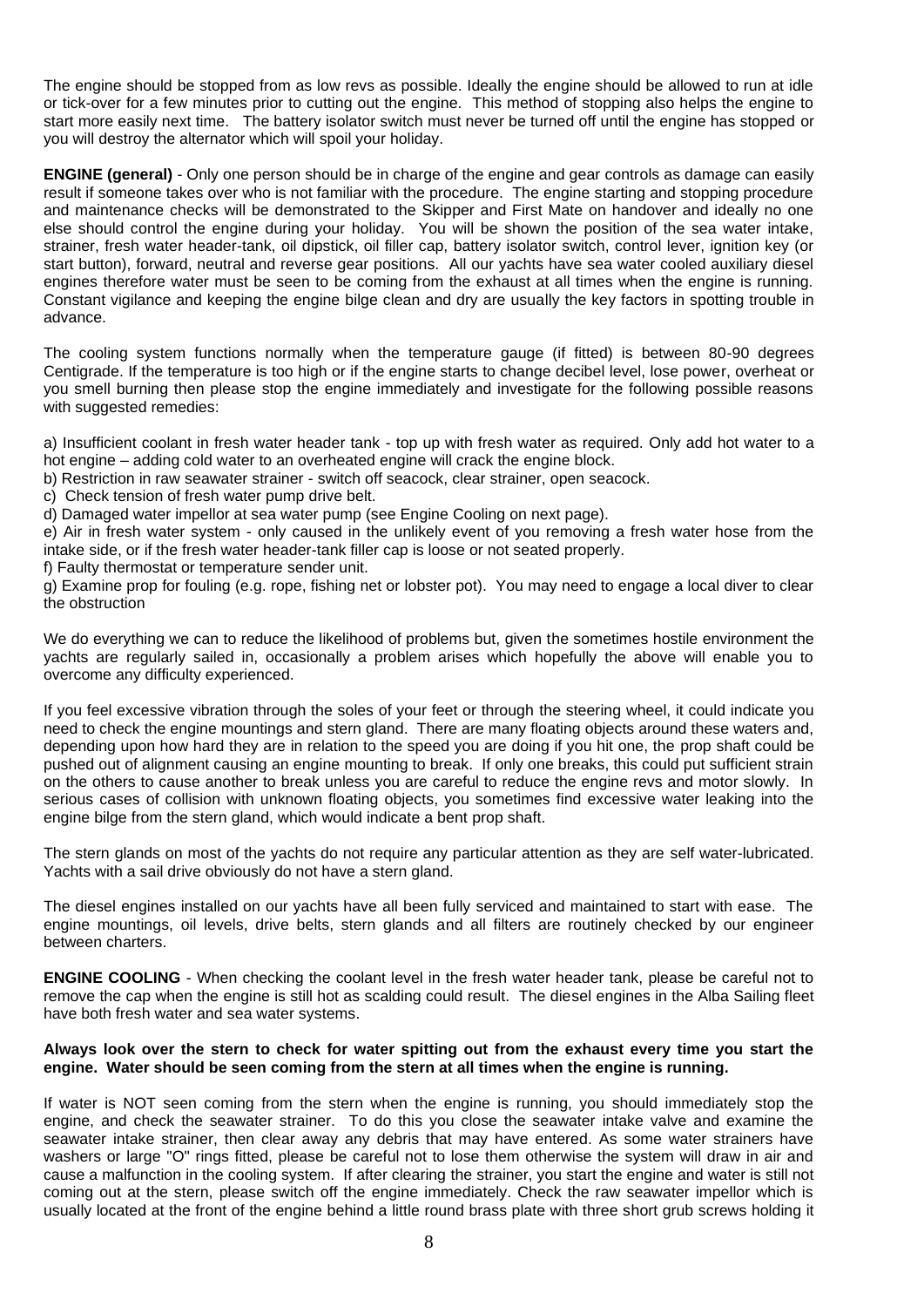on. After removing the brass plate with a small screwdriver - being careful not to tear the paper thin gasket simply examine the impellor for damage and replace if necessary. There is a spare on board. To replace, you pull out the old impellor and you hold the new impellor against the casing where it is to go in, then slowly turn the impellor clockwise until all the blades enter the housing. Fit the rubber disc at the front of the impellor and remember to refit the gasket and refit brass cover plate. Open the seawater valve, start the engine and check again for water coming out at the stern. It should be emphasised that the impellor seldom fails unless it is run absolutely dry. Very occasionally thick green slimy seaweed sticks like glue to the outside of the main seawater intake valve which may need a diver to remove. Normal sailing activity may, however, clear any outside obstruction.

**GEARBOX** - The single control lever operates both the speed and the drive shaft. The important rule for gearboxes is to "Engage Gear SLOWLY". Always wait until the engine has dropped to idling speed before changing the travel direction of the control lever. Damage to the gearbox will be caused if you shift gear when engine is above 800 rpm. When under sail, the control lever should always be kept in the neutral position and the propeller be allowed to turn freely.

Fisherman's floats and stray lines may be encountered virtually anywhere therefore a good look out is required at all times. If you are unfortunate enough to pick up some debris or you motor into a weed strewn anchorage, weed and miscellaneous debris can foul the prop and prevent you from engaging forward or reverse gear. If you try a hurried gear change from forward to reverse this could result in damage to the gearbox and in any case usually tightens whatever is round the prop. A dive down to cut the obstruction free is usually necessary. If the prop becomes fouled and you try to motor forward or to reverse, you could also bend the prop shaft and therefore cause a leak into the engine bilge

The gearbox oil level will be checked by our engineer before handover and should not need to be topped up during your holiday but if you have reason to suspect there may be a problem, or you notice a pool of oil lying underneath the gearbox simply check the dipstick level mark. The gearboxes all use engine oil (except Raphy G, Miss Victoria and Explorer of Sleat). As the gearboxes should be capable of running from one season to the next without topping up, any loss of oil would normally be as a result of damage or a worn seal. You will find spare oil in a plastic container located in the cockpit locker but please be careful not to overfill otherwise serious damage could result. DO NOT TOP UP THE GEARBOX OIL ON MISS VICTORIA, RAPHY G OR EXPLORER OF SLEAT.

**STEERING** - **Please be very careful when going astern**. The steering can be under extreme pressure when reversing and caution is required. The rule here while reversing is **keep a firm grip on the tiller or wheel at all times**, go slowly and in a straight line". Never let go of the helm while reversing, the consequent pressure on the rudder, could cause severe damage to the rudder or steering components. Use slow deliberate movements at all times when reversing, trying to avoid severe turns and never let the wheel spin out of your hands. All yachts have emergency tillers and you will be shown how they are fitted as part of your pre-charter briefing. The most likely way that you can have a problem is, for example, if the yacht suddenly hits a rock or goes aground and the skipper, in the heat of the moment, gives the wheel to the first available crew member while the skipper goes down below to look for any water ingress and the crew member reverses off the rock and lets go of the wheel because he has not been briefed The resultant shattering of the pintles or steering quadrant spoils the rest of your holiday and creates unnecessary work for the Coastguard.

**UNDERWATER DAMAGE** - To help us identify the extent of any damage, we routinely inspect the keel bolts and engine mountings in between charters but it would be helpful if you would please notify us if you suspect there may be problems in this area. **It is your duty to advise us at the earliest possible opportunity** if you suspect you have hit a rock or gone aground during your holiday (we normally hear from other sources anyway) and even if there is no internal signs of damage we may still require to take the yacht out of the water to examine the hull and keel below the waterline.

**IGNITION KEYS** - These are easily bent by exerting too much pressure when turning to start or stop and rather vulnerable to people standing on them if left in the ignition. If the key should break flush with the lock you could try using tweezers from the first aid kit to extract the remains. Some yachts just simply have push button ignition switches and no key.

**ELECTRICAL SYSTEM** – All the yachts all have 12 volt systems, 60/70 Ah alternators with 2 or 3 batteries. If the alternator and the regulator are to function correctly, it is important that the following instructions are observed:

a) The battery isolator switch must not be switched off until the engine has stopped.

b) The battery isolator switch must not be switched through the 'off' position while the engine is running.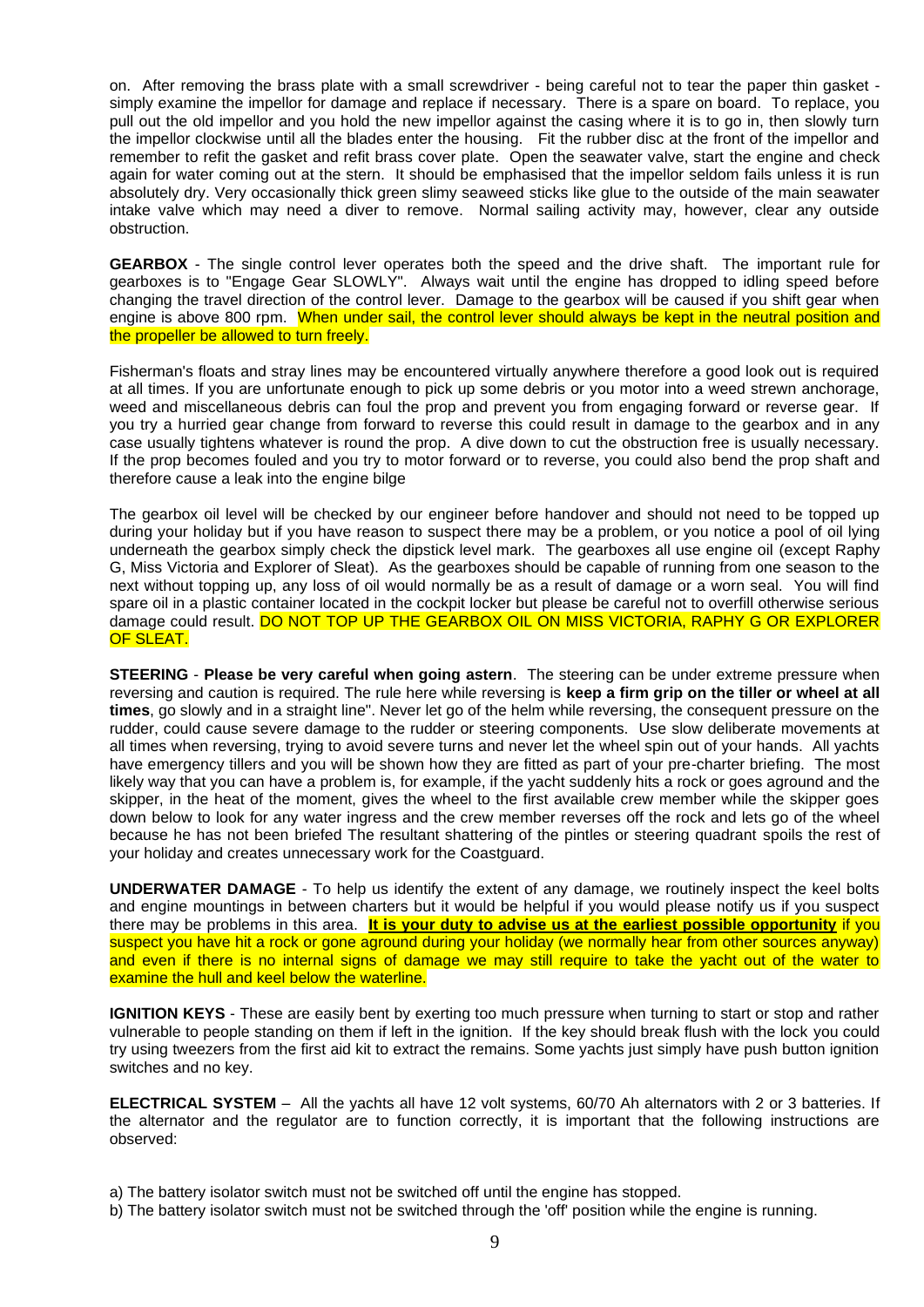c) Never switch off the engine by means of the ignition key when there is a 'T' pull stop lever provided in the cockpit.

**MAIN BATTERIES** – Many of our yachts have a battery isolator switch showing four positions Battery 1, Battery 2, Both and Off. Position "1" is used for starting the engine, position "2" is used for domestics, position "both" is used when you are running the engine and position "off" is used when you leave the yacht to go ashore. By keeping to this system, you will be able to keep Battery No.1 in a well charged state for starting the engine. Battery No.2 is for domestic use. Please be careful not to turn the battery isolator switch through the "off" position when the engine is running or you risk damaging the alternator and thus having no means of charging.

The remaining yachts have a split charging system and it is not normally possible to use the "engine" battery for the domestic systems or the "domestic" battery for the engine starting. However, in the unlikely event of the "engine" battery being completely flat, then there is an emergency switch which will allow the "domestic" battery to be used for engine starting. The position of this switch will be demonstrated during the handover.

On arrival, you will normally find your yacht connected to the shore power and we would ask that you take the shore power cable with you when you depart and reconnect it upon your return. This means that the next charterer will be sure to start their holiday with fully charged batteries. Away from the marina, charging a battery that is even partially flat can take considerably longer than you may think. Lack of battery power is seldom due to faulty batteries - more often it is simply the result of over use of the electrical services and inadequate battery charging. To allow a diesel engine to idle in neutral while at anchor or tied to a pontoon berth is inadequate as far as charging the battery is concerned and can lead to gearbox damage. It also increases the chances of sucking in jellyfish, seaweed or debris through the seawater intake, so this practice is definitely not recommended. The alternators fitted to the engines do not achieve their full charging capacity until rotating at 4000 rpm which is normally equivalent to an engine rate of about 1500 rpm. The charging system is therefore at its most effective when you are moving along in gear at normal cruising speed. If you wish all batteries to be charged at the same time while the engine is running, then turn the isolator switch to 'both'. If you wish only battery '1' to be charged up then turn the isolator switch to position '1'.

Time taken to fully recharge the batteries obviously depends on how much use you have made of the electrical services but under normal conditions, perhaps one or two hours motoring underway each day will be sufficient to recharge the batteries. If you use the fridge and heating a lot then a little more motoring underway may be necessary. If you use an electric anchor windlass, the engine requires running at cruising speed for at least 30 minutes to replenish the batteries. As stated above, running the engine to charge the batteries should only be done when underway at cruising speed.

**REFRIGERATION** - All the yachts have refrigerated cold boxes. Some yachts have a "Supercool" refrigerator which uses less power than a conventional fridge and can be run in "economy" mode when the engine is not running. The remaining yachts have a more conventional system but we recommend that all refrigerators are only switched on when the engine is running. Full details will be given during the handover.

**HEATING** - The main point to remember is that the heating system requires well charged batteries before it will start. The first 2-3 minutes of operation is when the heater draws a high current so we always recommend that you have the engine running at fast idle (12rpm) when starting up the heater. The system works on a cycle. 5 seconds after switching to the "HEAT" or "ON" position the blower motor will start (fan noise), then 30 seconds later the fuel metering pump will automatically switch on. Some smoke may emit from the exhaust skin fitting at first, this is quite normal as the heater is diesel fired. Usually the exhaust outlet is located on the side of the cockpit coming on centre cockpit yachts or on the transom on aft cockpit yachts. 1.5 – 2 minutes later the heater will fire up. The desired comfort level in the cabin can be selected by adjusting the thermostat control dial. When you turn the heater switch to the "OFF" position, the system will run through its cycle for another 2 or 3 minutes before automatically switching itself off. The main cause of failure is low battery voltage or needless disruption of the above mentioned cycle. As the heating unit can get rather hot, please be careful to keep the emergency box of flares, fenders, warps etc well clear of the unit and its exhaust pipe. If the heating is run over a long period of time the battery level will eventually drop. The heating system relay will shut off the heating if the voltage drops below 11.5 volts.

**NAVIGATION AIDS** - It is good seamanship never to wholly rely upon any electronic navigation aid or completely upon any particular pilot book. Even a fully corrected Admiralty chart may not have every rock charted that your yacht could possibly hit. While every effort is made to ensure the accuracy of the information on Admiralty charts and pilot books, it should be appreciated that it may not always be complete and up to date. Admiralty Notices to Mariners (where applicable) should be read in conjunction with the Admiralty Charts. The skipper must be the final judge of the reliance he can place on any information given.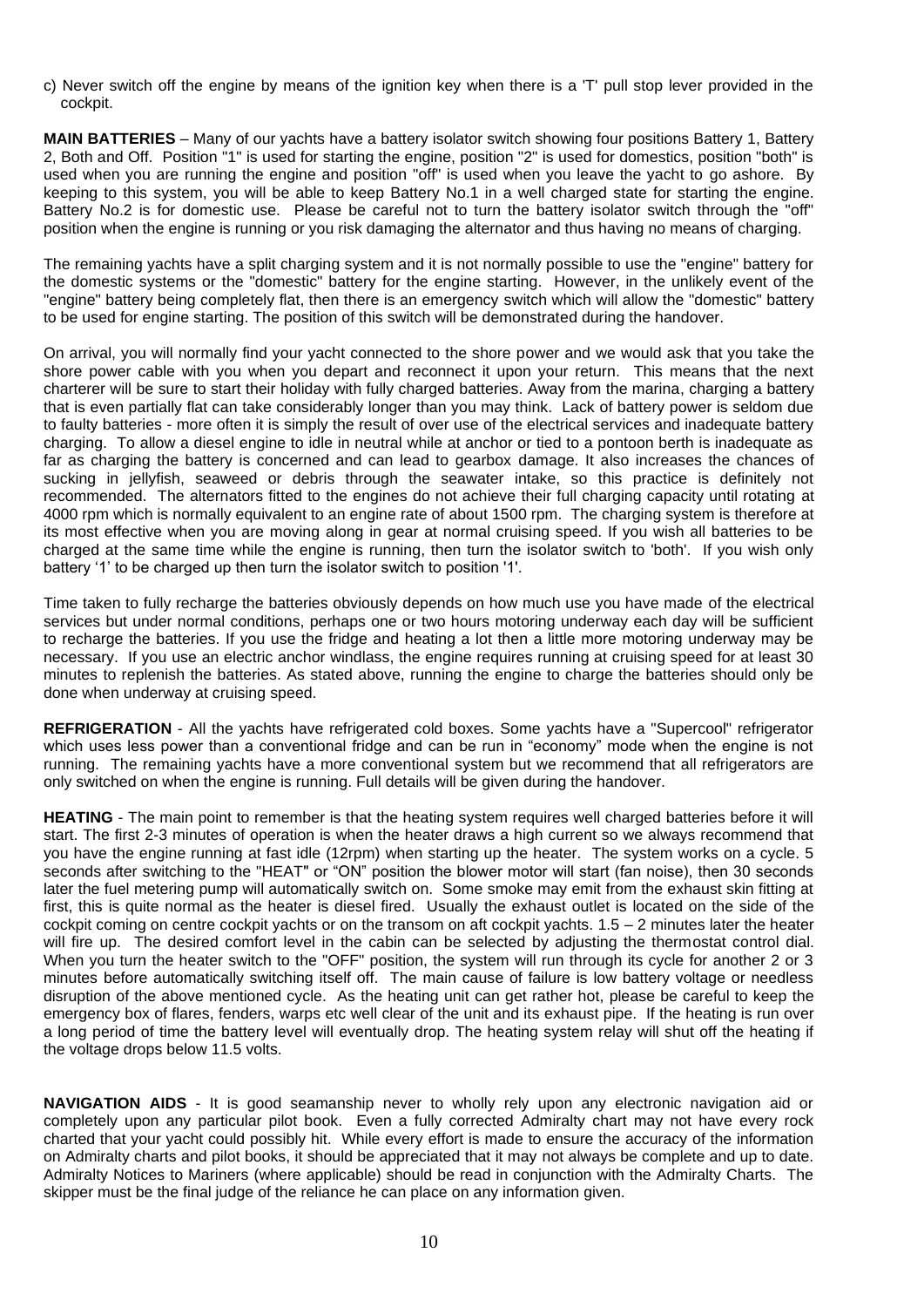**PILOTAGE – There is no substitute for careful pilotage.** Within our cruising area most obstacles are unmarked by buoys or perches. However except in very confined waters very few of these rocks or obstructions are not clearly marked on the charts and/or noted in the Pilot books. There is a very comprehensive chart folio on board as well as all the local pilot books available. Plan well in advance and carefully check the largest scale chart available when passage planning or before entering any anchorage. Always proceed with great caution when in confined waters. Even a low speed impact with a rock can cause severe injury to crew members and many thousands of pounds worth of damage to the boat.

**SPEED LOG** - These do not normally give much trouble but if your log suddenly stops working then it is normally due to marine growth or weed which has collected on the paddlewheel. If you have to withdraw the unit for inspection please be ready to cover the hole, or fit the blanking plug, otherwise you can expect to see a fountain of water entering the yacht! To clean, you simply clear the debris and replace the paddlewheel with the markings on it facing forward and aft. Remember to sponge up any water that may have entered the bilge. A word of warning - the faint hearted among your crew are best not to attempt withdrawal of the unit as the sight of a fountain of sea water gushing towards you can be a bit alarming if you have not done it before.

**ECHO SOUNDERS** - The echo sounders on our yachts are set to read from the bottom of the keel. Manufacturers of echo sounders cannot guarantee accurate readings in all depths or in all types of sea-bed and often, over-reliance on the echo sounder has been known to induce a touch of paranoia among the lessexperienced, particularly when the readings look suspect. If you are using your echo sounder with the engine running, turbulence can cause spurious or inaccurate readings. When choosing a suitable depth for anchoring, you do have a lead line on board which is easy and fun to use and will confirm any readings. Normally you should allow at least 4 metres for the tidal range.

**GPS** – Now that selective availability has been removed, GPS is more accurate than ever but you should still treat the readings with caution and always use them in conjunction with conventional pilotage and position fixing. Signals may be subject to error and waypoints can of course be entered incorrectly. It is simply good seamanship to have more than one source of navigational information to fix or confirm your position.

#### **VHF RADIO COMMUNICATION** –

You should be aware that because of the local terrain, there are several areas where reception is patchy or non- existent. The VHF should always be on channel 16. The details of how to obtain the weather forecast from the Coast Guard will be given at handover and are written down in the Skippers Handbook (on-board document).

The portable VHF is for **emergency use only** and should remain on board the yacht at all times. There is a charging socket fitted to each yacht to enable the portable VHF to be charged on the yacht. The portable VHF works more efficiently when standing outside in the cockpit.

**MOBILE TELEPHONES** - See the note on page 4. If you bring your mobile phone, then you may also charge it on board the yacht. Please be sure to keep all mobile phones away from the GPS, Log, Echo Sounder etc. As there are several anchorages on the West Coast where VHF transmissions are impossible, there is a chance your mobile phone could be useful in such a situation.

**INSTRUMENTS** - If any instrument becomes faulty please do not attempt to repair it as more damage may result which could nullify any guarantee.

**GAS DETECTORS** - there is one installed on each yacht and these will sound not only if there is a gas leak but may sound if the yacht's batteries are low or if someone sprays deodorant or any other aerosol near them.

**ELECTRICAL SPARES** - There are spare batteries and bulbs on board each yacht and if you find it necessary to use any of these, please dispose of the old ones (don't put them back in the spares box!) and either replace or let us know upon your return so that we can replace them.

**HEADS** - Please do not put kitchen roll, cotton wool or anything other than toilet tissue down the toilet as these will almost certainly cause a blockage. Apart from toilet tissue, nothing should go down the toilet unless you have eaten it first! Before use, please ensure there is enough water in the bowl to prevent toilet tissue becoming compacted at the bottom of the bowl. Inlet and outlet toilet seacocks will be open on handover. Wet Wipes will block the heads instantly. If you choose to put used toilet paper in a bag rather than down the toilet you MUST ENSURE that you remove the bag from the yacht and dispose of it yourself.

All the yachts in our fleet have the ITT Jabsco type of pump. To operate these, if the bowl is empty, firstly move the flush lever to the open position, and pump the handle up and down until the flushing pump is primed and water enters the bowl. Operate the pump with long, smooth strokes for efficient and easy operation. During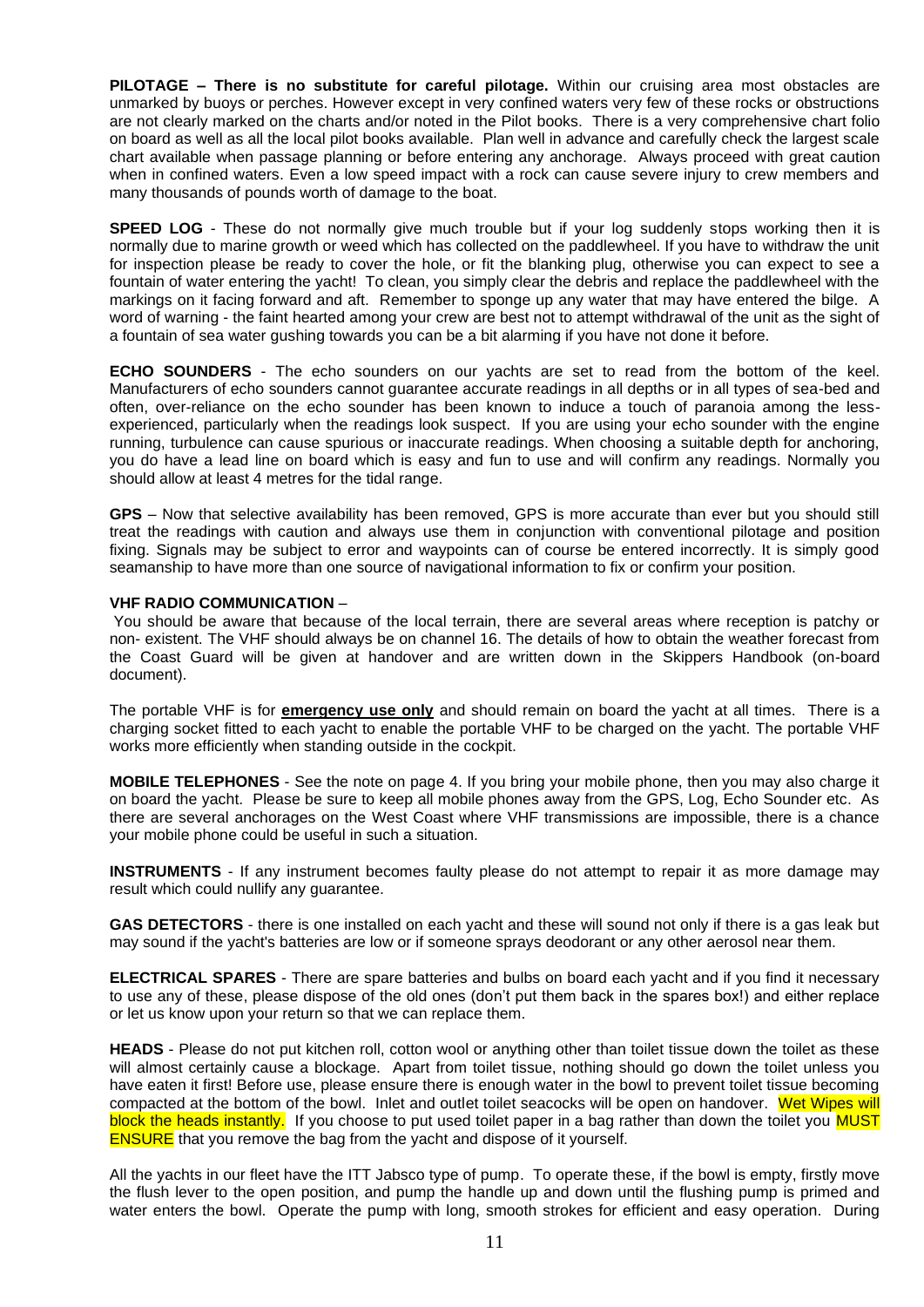use, pump as necessary to keep the contents of the bowl low enough for comfort. After use, keep the flush control shut and pump the handle until the bowl is empty. When the bowl is empty, open the flush control again and continue to pump until all waste has left the boat. Most of our yachts have discharge pipe lengths of 4 to 5 metres and the manufacturers recommendation is for 7 complete up/down strokes per metre length of discharge pipe. 35 up/down strokes therefore may be required. It is best to leave the bowl empty when finished flushing to minimise odour and spillage. After use please shut the flush control. The usual cause of blockage other than putting something down the toilet which you should not have, is air loss caused through too vigorous pumping of the handle leading to cracking of the plastic. Unblocking these toilets calls for basic engineering or plumbing skills and it is necessary to ensure that all the valves are put back in the correct way.

Unblocking a toilet which someone else has blocked calls for dedication beyond the normal call of duty. If the yacht is returned to base with a blocked head **the minimum charge for unblocking is £100 plus VAT**. In the past, we have found that some crews, eager to leave the yacht immaculate, clean the toilet area with paper kitchen towel and then attempt to pump it away - this of course does not work as the paper is too heavy for the pump. To sum up therefore, please remember the pumps can only accommodate natural waste and soft toilet tissue. Anything else leads to problems. **'Wet Wipes' will always block the heads instantly.**

**PRESSURISED WATER SYSTEMS** - All the yachts have pressurised fresh water systems and to avoid air locks developing when filling up the tanks may we suggest that you simply turn on a tap slightly. Within 2 or 3 days use a tank can easily run dry. If this should happen to you, please remember to turn off the electric pump switch until the tank is refilled otherwise the electric pump will almost certainly burn out.

**SHOWER DRAIN PUMPS** - The shower drain filters need to be removed and cleaned after each shower and are located through the heads cupboard doors near the seacocks. The filters are easily accessible and the plastic cover simply turns to remove and gain access to the gauze strainer.

**OUTBOARD ENGINES** - If you choose to hire an outboard engine from us, we will demonstrate the starting, running and stopping procedures during your pre-charter briefing. Please do not leave it attached to the inflatable tender and tow behind the yacht otherwise you risk wrecking the engine. It is considered bad seamanship to tow an inflatable dinghy but is even worse to see a dinghy being towed complete with an outboard engine attached! When not needed, please clamp the outboard engine to the vacht's stern rail When not needed, please clamp the outboard engine to the vacht's stern rail bracket, and use the lanyard as a backup to the clamp nuts.

If the outboard is accidentally immersed in seawater you must immediately do one of the following:

- a) If the engine will start, run it for a minimum of 30 minutes.
- b) If it won't start leave it attached to the pushpit we will strip it down when you return.

The new Honda Outboards are supremely reliable but if immersed in seawater they always require a new clutch – the cost of the clutch and fitting is £175 plus VAT – this will be deducted from the security deposit.

#### **STOWAGE OF PETROL OR OTHER FLAMMABLE LIQUID BELOW DECKS IS STRICTLY FORBIDDEN.** Plastic petrol cans must be lashed to the stern rail.

**RIG** - The yachts are all Bermudan sloops with a conventional and simple to use rig – this will be explained to you at handover along with how to put in and shake out a reef. All our yachts have roller reefing. None of our yachts have Spinnakers.

**SAILS** - These have all been carefully overhauled during the winter months but if you see any stitches or batten pockets coming undone or if any damage occurs please notify us at the earliest possible opportunity so that we can arrange for repairs before the next charter. We only charge for sail repairs if the sail has been abused and should there be any doubt, this decision is made by the sail loft. There is a sail repair kit on board, including sail repair tape, for minor repairs. Even a new sail can be permanently damaged very easily if it is left flogging or incorrectly trimmed so if you are unsure about any aspects of sail handling or trimming please do not hesitate to ask.

**GENOA REEFING** – You must remember to keep the genoa halyard tight and cleated at all times. A common mistake is for crew members to mistakenly slacken off the genoa halyard which results in the genoa sagging, making furling difficult or impossible due to halyard wrap which can lead to eventual breakage at the halyard or foil. The headsail furling drum and the stainless steel retaining toggle bottle screw should be inspected on a daily basis in case of possible damage caused either by the motion of the yacht or by the anchor/chain catching. The genoa furling system will be explained during the pre-charter briefing but if you are in any doubt as to the correct operation don't be afraid to ask. It is very easy to severely damage an expensive genoa with incorrect sheeting angles and excessive or insufficient tension.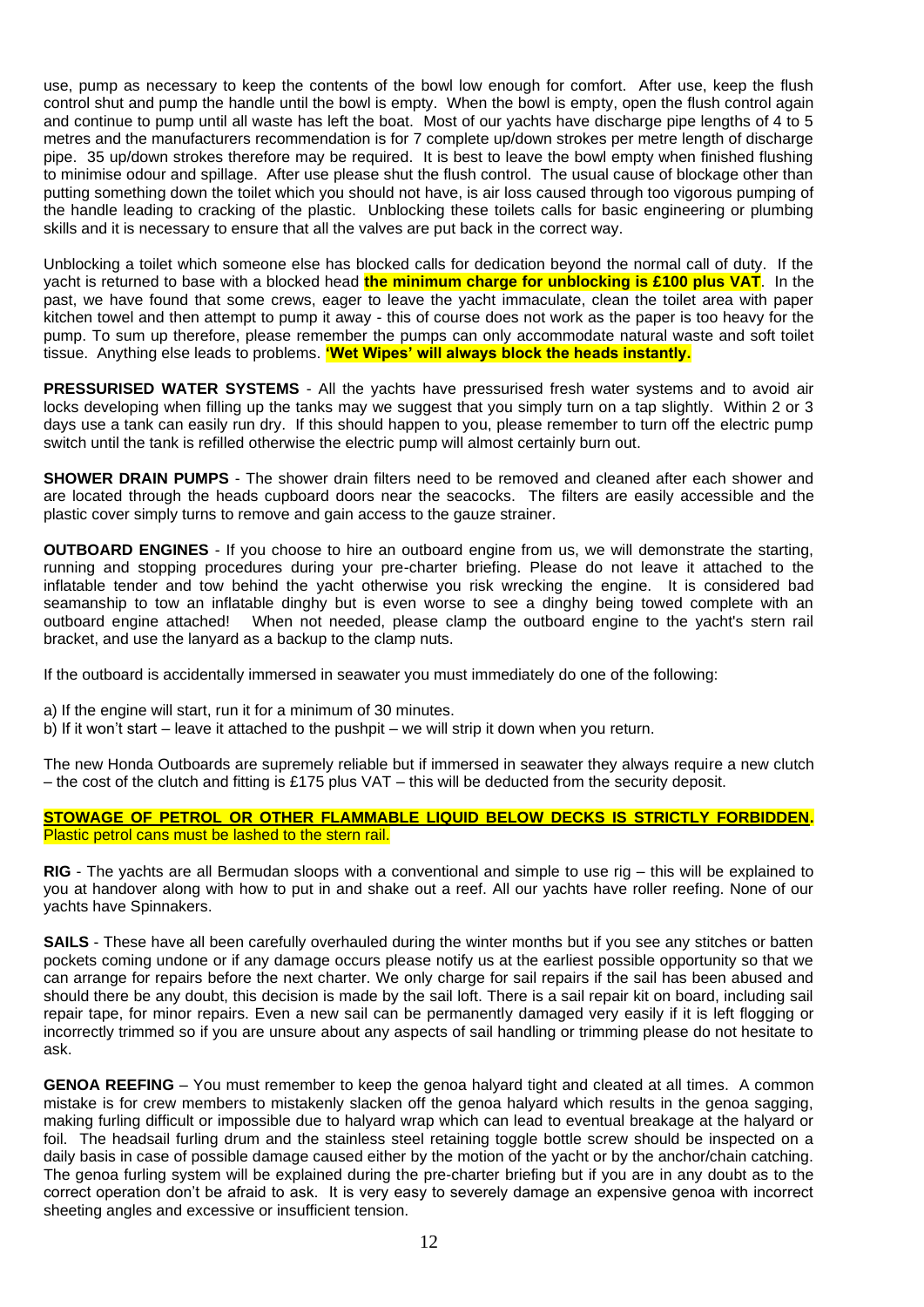**MAINSAIL REEFING** – The system for reefing the mainsail is again part of the handover but skippers should ensure that the crew are familiar with the reefing procedures before setting off.

The procedure for slab reefing is as follows:

Bring yacht head to wind, ease kicking strap (or boom downhaul) and take up slack on topping lift, ease main halyard and slowly lower mainsail to the required reef cringle. The reef cringle on the luff is hooked on to fixed hooks by the gooseneck. The leech is reefed down with a line running to a winch at the mast or fed aft to the cockpit. Harden up main halyard, make fast, ease topping lift then harden kicking strap or boom downhaul. Stoppers at the gooseneck allow the same winch to be used with any line on the boom. Lines not in use are kept clear of the winch by the special fairleads. Either leave the sail to flap or tidy it up by tying lines **loosely** around sail and boom. Reefing eyes can easily pull out if the tidying up lines are tied too tightly.

Procedure for single line reefing is the same as above except you reef by hauling in on one line only. A system of blocks inside the boom draws both luff and leech down to the boom together. Where there is a zip on the sail cover, please take special care when using the zip on the sail cover.

Some other yachts have a system of Lazy Jacks which require special care to avoid chafing. The correct procedure for reefing will be fully explained when we hand over the yacht.

Above all remember that conditions can change very quickly in these waters. The golden rule is: **If in doubt reef early.**

**RUDDER LOCK** - When tied up alongside or at anchor please centralise the rudder by lashing the tiller or locking the wheel, using the brake knob on the steering wheel, to prevent damage to the rudder bearings.

**SPRAYHOODS** - These are only lightly constructed and crew should be reminded that they are not be leaned on heavily or trodden on.

**INFLATABLE DINGHY** - When not in use these should always be stowed on deck and never towed behind the yacht as not only is it considered bad seamanship but it is **not** covered by insurance if lost. To operate the valves on the dinghies, simply press one finger down the middle of the valve and turn the little white plastic star to the left or to the right - please do not attempt to use a spanner or a damaged valve may result. Please carry the dinghy over any rough terrain.

**COCKPIT LOCKERS** - As our yachts are basically standard production yachts, the cockpit lockers are not really designed to take the enormous quantity of gear which we must carry and therefore some sympathetic understanding of the problem is required. A tidy ship is an efficient ship! – and a safe one so try and keep the warps neatly coiled and stowed in the cockpit locker in such a way that they are ready for immediate use at all times. It is also wise to do a daily inspection to ensure that nothing is snarled around the gear controls or diesel fuel on/off tap and that nothing is left so close to the warm-air heating ducting that it might burn. In particular you should make a point of ensuring that the emergency flares container is kept well back from any source of heat! The kedge anchor, with warp and chain which is already attached, should be readily accessible in case of emergency and the 20 metres of buoyant warp (for man overboard) should be left attached to the aft rail in order to avoid confusion with the mooring warps which are stowed in the cockpit locker. From a safety point of view, think of what might happen if you cannot throw a rope quickly enough to someone who has just fallen in the water, or if you cannot gain access to the kedge anchor quickly enough to prevent the yacht from dragging onto rocks or if you have to start the engine to clear a hazard but fail to manoeuvre clear because an obstruction is wrapped around the gear controls.

**ANCHORING** - Please use the anchor cable generously and in a moderate to fresh breeze of between 15 and 20 knots or more it is strongly recommended you use the kedge anchor provided in addition to the main anchor and **set an Anchor watch**. After dropping the bow anchor, the yacht should be allowed to come slowly astern, paying out the chain. If allowed to fall away quickly, particularly in conditions of weed, kelp or hard sand, the anchor may slide without penetrating. The anchor will usually take up a little way back from where you dropped it. Once you think the anchor is holding please make sure it has properly 'dug in' by going slowly astern under engine taking shore transits to ensure you are not dragging. You cannot tell what lies beneath the surface when you drop anchor, but some care in anchoring, and the longest scope possible, will help you to sleep soundly if the wind blows heavily suddenly in the night. We recommend that you do not leave your yacht at anchor without a competent watch on board.

The main anchor chain is usually 50 metres and is marked every 10 metres. The kedge anchor has about 50 metres of warp and a minimum of 10 metres of chain attached.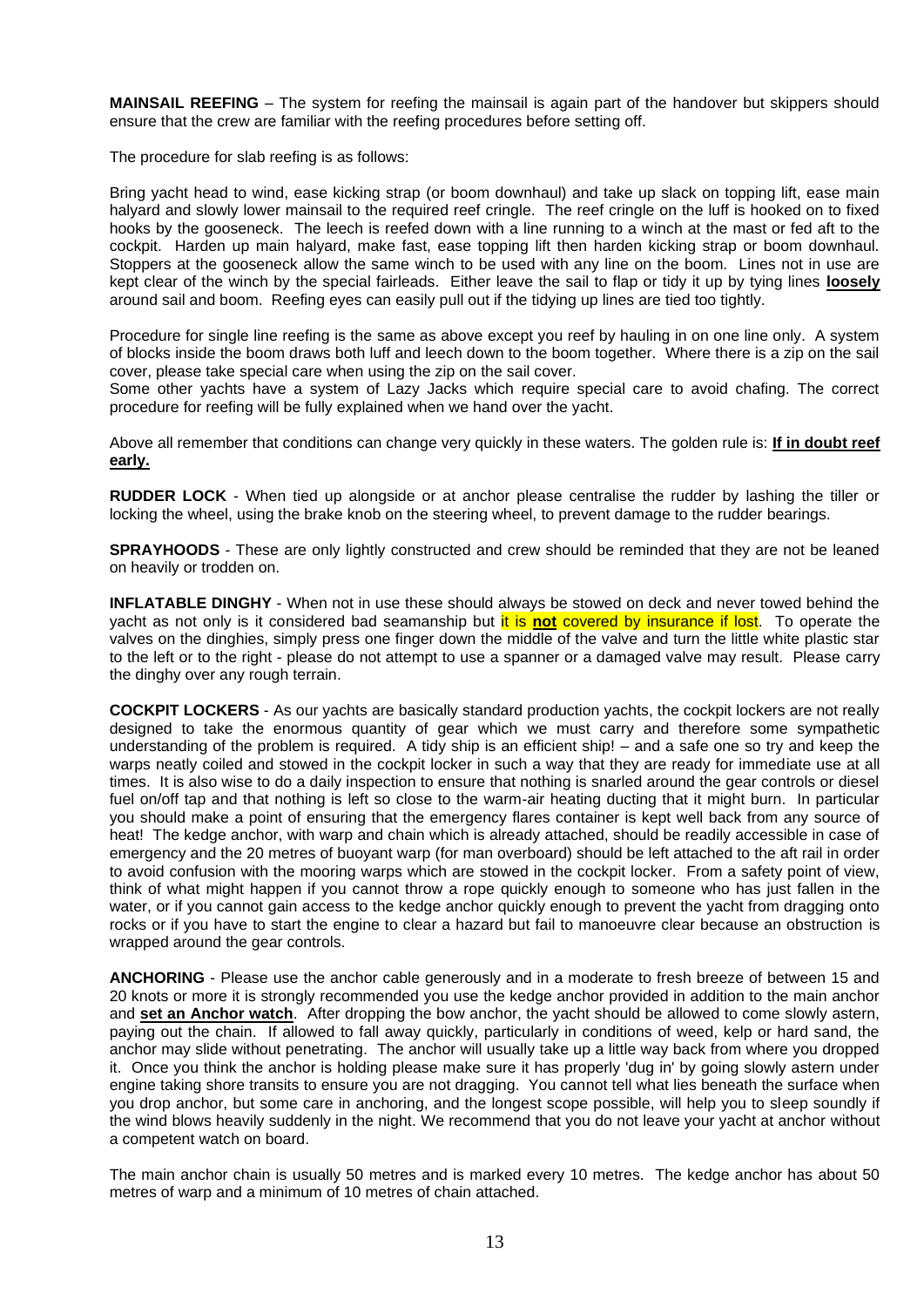For anchoring where there is a probability of fouling such as Tobermory, there is a buoyed tripping line aboard. There is a body of opinion against using tripping lines in view of the additional risk of the line fouling a propeller so the final decision whether to use or not rests with the skipper. As Tobermory is a very popular anchorage, you may well find that the best holding is already taken up with permanent moorings. To alleviate congestion, there are now pontoon visitor berths and over 20 visitors moorings available in Tobermory Bay. Payment for the use of a berth or mooring should be made at Seafare, the chandlery on the seafront. It is considered bad seamanship to pick up unknown mooring buoys, as you do not know what ground tackle has been used or if the owner himself wishes to use the mooring. There is a booklet on board each yacht (Welcome Aboard) listing the location of the visitors' moorings, which you are entitled to use if available.

One final word about Tobermory. If you have to anchor well out in the bay, please ensure that your anchor is well dug in as the bay shelves rather steeply in places and we know that some of the local divers make a lot of 'beer money' by untangling anchors after a night of dragging anchors and drifting across the bay!

**ANCHOR WINDLASS** - Adopt the habit of removing the handle, when not in use, from the drum or gipsy cap to avoid personal injury and the possibility of inadvertently releasing the clutch. Please also ensure that fingers and loose clothing are kept clear of the chain and gipsy whilst they are in motion to avoid personal injury.

The yachts have electric/manual windlasses which will be demonstrated on handover but the rules for the operation of these windlasses are as follows:

#### **Electric Anchor Windlasses - Safety**

1. Ensure that limbs, fingers, hair and clothing are kept clear of the windlass and anchor during operation.

2. Ensure that there are no swimmers or divers nearby when dropping the anchor.

3. Regularly check clutch nut for tightness. During normal use, it is possible for it to work loose. Always remove the special windlass spanner after tightening the clutch nut.

4. When the windlass is not in use, isolate its power supply by switching off at the circuit breaker/isolator.

5. While at anchor, the load on the chain must be transferred to a cleat. Most yachts have dedicated strop with chain hook and line for this purpose.

6. DO NOT use a windlass as a mooring cleat, for towing, to haul someone up the mast, or as a solo means of securing an anchor in a bow fitting - this is especially important while underway. DO NOT use the windlass for ANY purpose other than deployment and recovering of anchor.

#### **Electric Anchor Windlass - Electric Operation:**

1. Check for swimmers. Keep clear of moving anchor chain.

- 2. Release bow anchor pins. Switch on power switch located by chart table.
- 3. Press switches UP or DOWN to operate the windlass.

4. After sufficient chain is out and you have reversed the engine SLOWLY to dig the anchor in, transfer the chain from the windlass to the cleat using a round turn, figure of 8 then a half-hitch or the chain hook and bridle where supplied.

#### **Electric Anchor Windlass - Manual Free Fall Operation:**

- 1. Locate clutch lever over gypsy nut.
- 2. Rotate lever 90 degrees anti-clockwise to release chain.
- 3. Control descent of anchor by pulling clockwise gently on the clutch lever.
- 4. Rotate lever fully clockwise to lock chain.

Finally, when using an electric anchor windlass, run the engine for at least half an hour to replenish batteries after each use.

**SALVAGE** - Please do not accept a tow without agreeing a price first. Please be wary of someone offering over-friendly assistance if you are in trouble and require a tow. Unfortunately yachtsmen can be viewed as fair game for a fat salvage fee by a minority of fishermen who of course, derive their income from the sea and all who sail in it! The kedge anchor warp doubles as a towrope.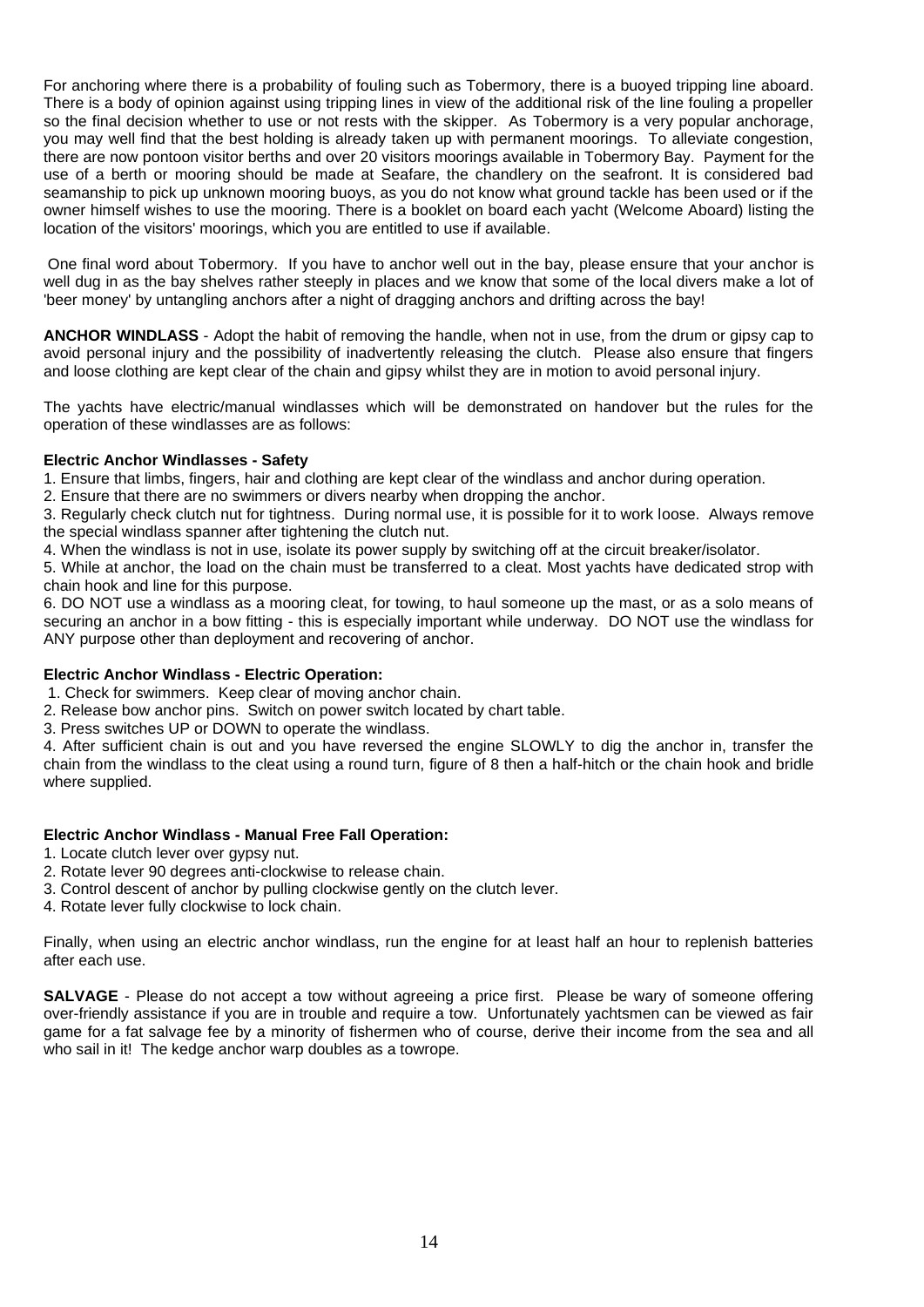### **GAS SAFETY**

Gas is one of the greatest hazards onboard a yacht and therefore care should be taken to use the gas cooker with caution. The rule to remember here is "Leave hatches open (for ventilation) when using cooker and switch off the gas bottle after use". The gas cooker and ancillary fittings are inspected by us between charters but if you do suspect any problems at handover please report immediately.

- 1. Turn off cooker taps and gas supply at cylinder in gas locker after using cooker. Be sure the cooker taps are closed before opening cylinder valve.
- 2.Be sure to apply ignition source to burner before opening cooker tap.
- 3.The cooker needs fresh air to work properly, therefore please open a window and leave washboards out when using the cooker.
- 4.Do not spray aerosols in the vicinity of the cooker while it is in operation.
- 5. Spillage should be wiped off as soon as possible. If you leave the cleaning until the spilt food solidifies on the burners, they become blocked. To clear any blockage, after turning off the gas, blow out the blockage using pressure. (For example using the dinghy pump). Stubborn blockages may need to be slightly dampened first. To avoid the burners becoming blocked, wash with a warm soapy cloth after each use and finish off with a dry cloth, while the cooker is still warm and before any food has a chance to harden.
- 6. If aluminium cooking foil is used in the oven, it should be used to cover food and dishes. It must NOT be allowed to block the oven flue outlet or smother the burner.
- 7. Do not try to use the oven as a space heater as it is not designed to be left on for extended periods.

8. If sailing in rough weather, make absolutely certain that the gas cylinder is turned off and make sure that the cylinders themselves are lashed down firmly.

9. Carbon-monoxide (which is invisible, tasteless and deadly poisonous) is produced by any gas burning appliance when there is inadequate ventilation, ie if all the hatches are closed and the cooker oven is lit to heat the cabin, then it is likely that before long carbon-monoxide will build up as the ventilation becomes inadequate. The first effect of carbon monoxide is to remove the will of the crew to take action. They fall asleep and die - possibly in a matter of hours - before the gas appliance is fully starved of oxygen and goes out.

- 10. Turn off cooker taps and gas supply at cylinder in gas locker after using cooker.
- 11. Be sure the cooker taps are closed before opening cylinder valve.

12. Remember that it only takes a small leak of gas of up to 10% volume of air to cause an explosion. Therefore if you suspect a gas leak, warn others by shouting 'GAS – GAS - GAS', and follow this ABC:

**Avoid Explosion** - Put out cigarettes, pipes, match flames and anything else hot enough to ignite the gas. Do not touch any interior light switches or any electrical fittings of any kind as a spark could trigger off an explosion. You should turn off the engine to prevent a possible explosion should gas be drawn into the warm engine compartment.

**Block Further Gas Escape** - Check to see whether the gas is escaping from an unlit burner - are the knobs at off? If they are, the leak is elsewhere. Shut off the gas supply at the taps and cylinder (or other valve at the inlet to the installation), and call Alba Sailing who will arrange a qualified gas fitter to rectify the fault.

**Clear Away Escaped Gas** - Open hatches and windows to disperse the gas. Pump the bilges using the bilge pump handle which is located in the cockpit, lifting the floorboards for safety. If an electric bilge pump is fitted, DO NOT USE IT, in case a spark ignites the gas.

It should be stressed that gas appliances are safe provided they are correctly installed and used. We have left your cooker correctly adjusted and ready to use, but if you suspect the appliance to be unsafe, do not use it or let anyone else use it. ALL the cookers are fitted with flame failure shut off devices on the burners which means that in the event of the flame being accidentally extinguished, the gas supply will be cut off to the burner. A certain technique has to be used to light a cooker which is fitted with the flame failure device which is as follows: To light a burner, push in the appropriate knob, rotate anti-clockwise to the full 'ON' position, and apply a spark or match to the burner. Provided you have remembered to switch on the gas bottle located outside on deck, the cooker should light immediately. After the cooker is lit, you then hold the knob in for a further 15 seconds otherwise the flame will extinguish. If the burner goes out when the knob is released, you simply repeat the procedure but hold the knob in for longer before releasing. The tap can then be rotated to the desired setting. To turn off the gas, rotate the knob clockwise until you reach the off position.

Nearly every piece of equipment on a yacht has an idiosyncrasy, and a gas cooker is no different! As the control knobs are only lightly constructed, please use them gently. In the unlikely event of a burner not lighting, 99% of the time it is due to the burner being clogged with a piece of food or fat. The cure is to simply switch off the gas at the bottle outside first of all, then blow through the burner using a dinghy pump or try cleaning the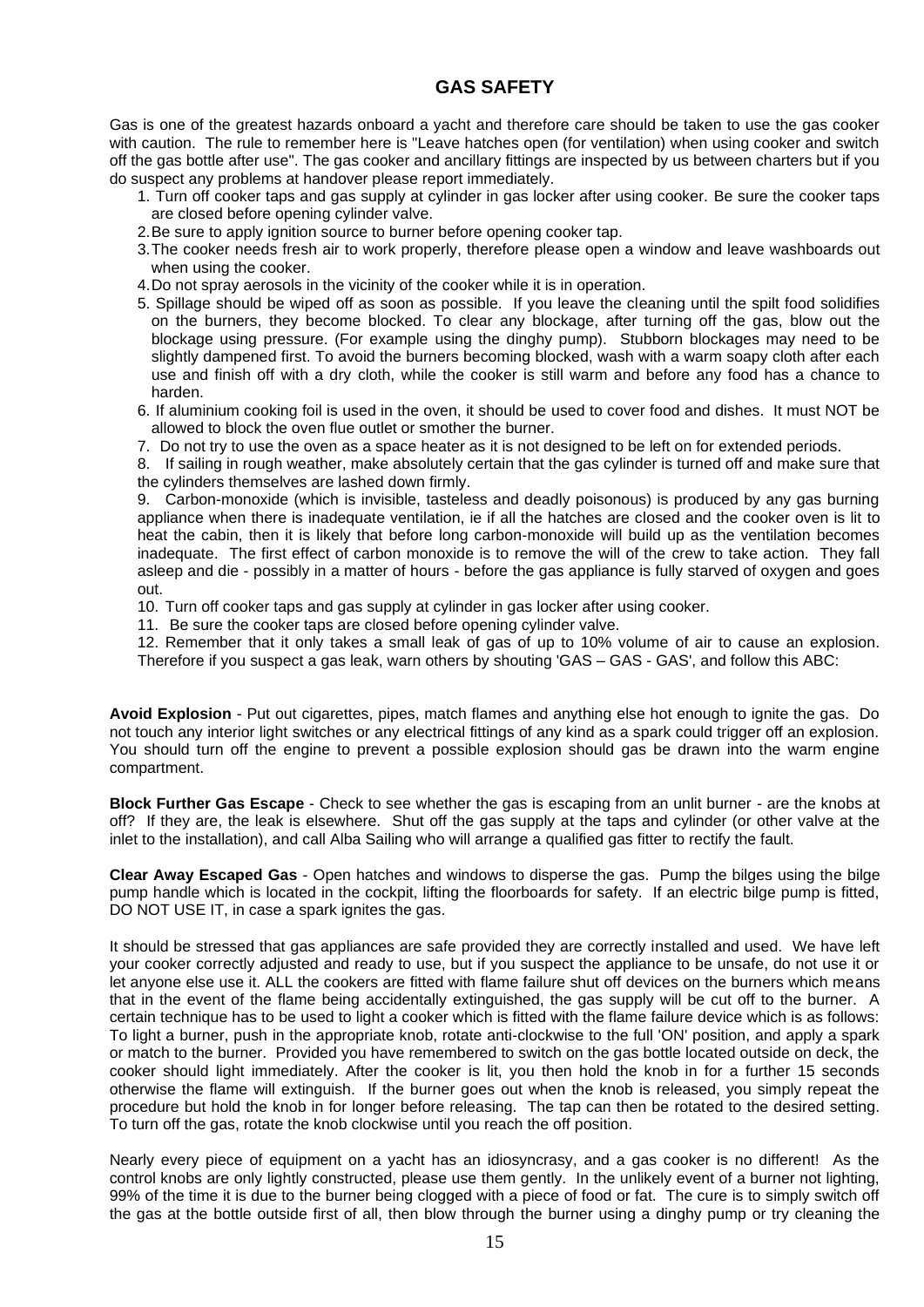burner using a hot soapy cloth ensuring you refit the top of the burner correctly if you remove it. The flame should be blue although it may have some yellow tipping. The flame height should be level and stable.

#### **WARNING**

- 1 DO NOT LIGHT GAS APPLIANCES IF LEAKAGE IS SUSPECTED
- 2 BEWARE OF ANY UNUSUAL SMELL AS THIS MAY INDICATE LEAKAGE FROM THE APPLIANCE
- 3 DO NOT CHECK FOR LEAKS WITH A NAKED FLAME
- 4 MAINTAIN GOOD VENTILATION AT ALL TIMES

Please be suspicious of gas cooker failure if you have only just connected a full gas bottle. Very occasionally new bottles do not work because they have been over pressurised by the gas refilling dealer. If you should be unfortunate enough to get a faulty cylinder and are not within easy reach of a gas dealer, you simply disconnect the bottle from the regulator and, keeping the bottle outside in the open air, (making sure no one is present with a lit cigarette or anything else which could trigger off an explosion), open the valve to release a little gas, then reconnect the bottle and try the cooker again.

When changing a gas bottle, please ensure that the valves on both the full and empty cylinders are turned off before changing. Also please take care to avoid stripping the brass threads which are present on some connections in the gas bottle stowage locker. One gas bottle usually lasts a 6 berth yacht for one week. However this obviously depends on how much cooking you do.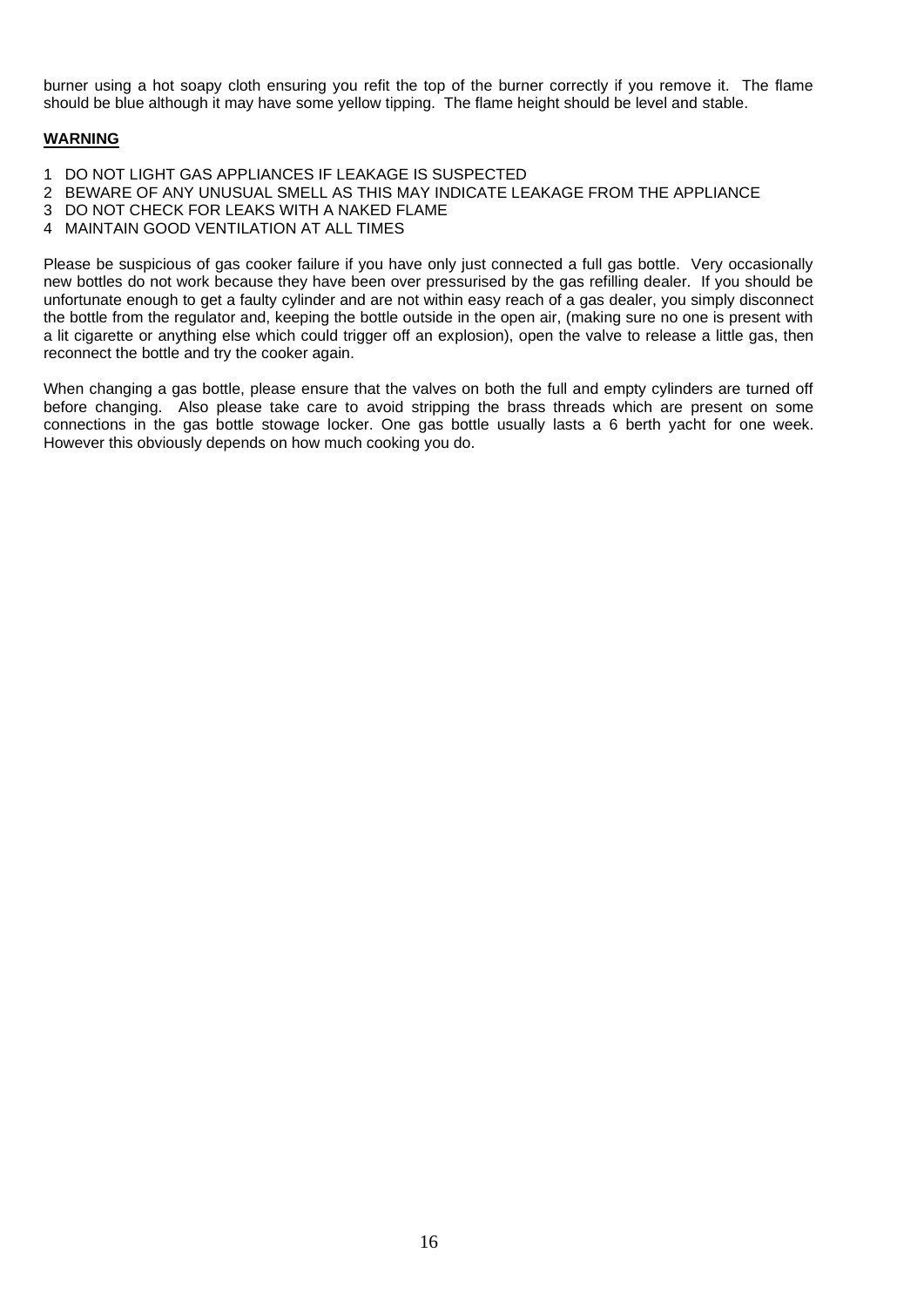#### **SAFETY AT SEA**

**PERSONAL EQUIPMENT** - Keeping warm and dry helps you stay alert and safe. If you wish you may hire waterproof clothing from Alba Sailing.

**WEATHER** - Careful attention to the weather forecast can make all the difference between an enjoyable cruise and disaster! You may obtain up-to-date weather information via the Coastguard on VHF Channel 16 (then to 67) or from any of the radio stations listed in the Yacht's Book (which remains on board).

**ACCIDENTS** - Every Yachtsman has made errors of judgement. What matters is that you spot the error early and remain in control while you try to solve the problem.

**FIRE EXTINGUISHERS** - There is one fire extinguisher located in each cabin, one in the cockpit locker within easy reach, one fire blanket by the cooker and one automatic extinguisher is located in the engine room.

**HATCHES** - All hatches must be kept closed when underway at sea.

**BOW ANCHOR** - This should be lashed or pinned before getting underway.

**LIFEJACKETS** - Each crewmember should be allocated a numbered lifejacket and know where it is stowed and how to use it. Details of how to don a lifejacket are in the Skippers Handbook as it is a slightly different procedure for each make of jacket. Make sure all crew members have read and understood the document about wearing and using a lifejacket.

For the safety of others, please notify us if any jacket is accidentally inflated during your charter. Many of the automatic type rely on a salt capsule dissolving to trigger inflation. Leaving your lifejacket on a wet dinghy floor WILL result in an inflated jacket. Inflated lifejackets result in a charge for re-arming. Over the last 12 months we have found a number of lifejackets that have been inflated then 'hidden' – or even worse deflated and repacked and hung up again to resemble a regular lifejacket to avoid paying the re-arming charge. This is risking someone's life – **PLEASE DO NOT DO IT** – if a jacket is inflated **TELL US!**

Remember there are two spare lifejackets per yacht.

**LIFEJACKET LIGHTS** - These are for emergency purposes only

**SAFETY HARNESSES** - Each crewmember should be allocated a harness and know where it is stowed and how to use it. Correct adjustment of the harness is essential to ensure it performs properly. The shoulder straps and waist belt should be adjusted to suit the individual as soon as possible after boarding. This will save time when it is required, particularly in an emergency. The safety line should be located at the centre of the chest and if you wear one in conjunction with a lifejacket, please ensure that one does not interfere with the function of the other and, in particular, that in use, the safety line is not likely to foul the lifejacket. Any damage or chafe should be reported to us. Useful tips are to sit down when working on deck if you can and hook on short so you can't go over the side.

**RIGGING** - After sailing in strong winds or choppy seas, the motion of the yacht could easily have slackened or disturbed something and therefore you are advised to visually inspect the standing rigging bottle screws and all shackle pins on running rigging in case anything is amiss. The stainless steel wire standing rigging is immensely strong and stable. The fittings by which they are attached are extremely reliable but even so, rigging failure doesn't reveal its intention to break in the same unambiguous manner as its rust-prone galvanised predecessor. A stainless steel shroud might look perfect, and it could have lasted for many years, but one day the cumulative forces exerted on it, may cause failure without warning. For this reason many skippers adopt the practice of having a daily walk around the deck for a visual inspection of standing and running rigging. The first sign of failure will probably be the parting of a single strand or the loosening of a shackle pin. The rigging on all our yachts is changed every 10 years regardless of condition or sooner if required.

#### **Suggested daily checks:**

- 1. Forestay deck fitting for tightness and the presence of the split pin or circlip on the bottlescrews. This area is vulnerable to damage from the anchor or its associated cable.
- 2. Port & starboard shrouds including a check on split pins or circlips having torn through the tape creating a potential hazard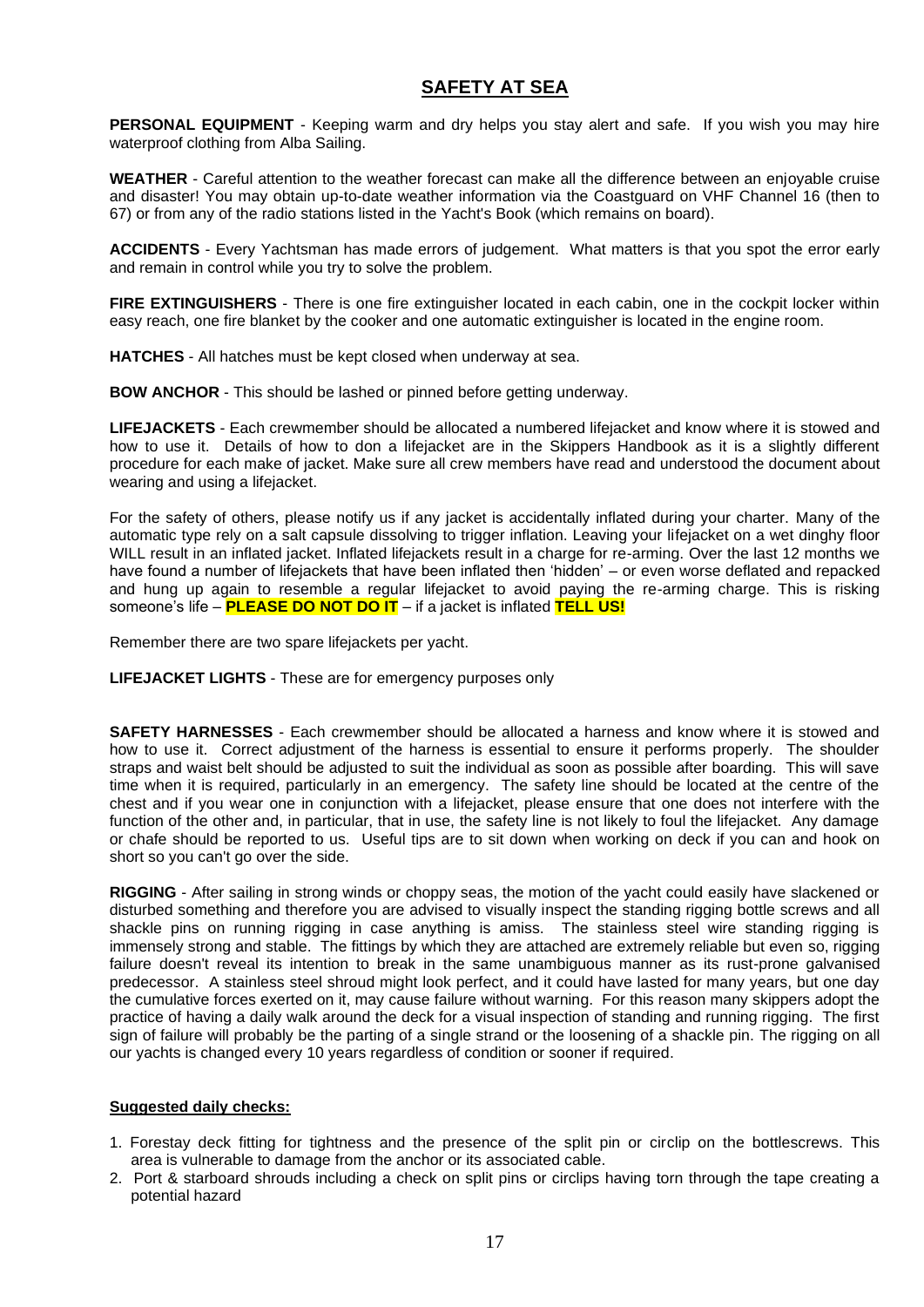- 3. Mainsheet track ends and gooseneck fitting, particularly if you have accidentally gybed or if you intend sailing in heavy weather
- 4. Backstay deck fittings and twin back-stay coupling if any
- 5. Deck lifelines (jackstays) including the end fittings for fatigue and tightness
- 6. Guardrails for stranding and tightness
- 7. Tightness of main halyard and topping lift shackles
- 8. Tightness of mainsheet shackles and pins

Warning: A mast may survive following the loss of a shroud, but when a forestay or a backstay fails, the mast is in immediate and catastrophic danger. There is just a chance that the combined effect of the lower shrouds and the leech of the mainsail will hold the mast up long enough for the crew to act. If the backstay goes, the yacht should be brought immediately to windward and should the forestay go, the yacht should immediately sail downwind. The spare halyards which each of our yachts have been fitted can then be used as an emergency forestay/backstay.

**SEACOCKS** - The seacocks have all been serviced and lubricated to work with ease but if any become stiff or if a weep develops, please report to us for rectification. We only use top quality DZB seacocks when replacement is required.

**SKIN FITTINGS** - These have all been checked for tightness and soundness but if you suspect a leak or anything amiss, please report to us. Each hose leading from a skin fitting should have two hose clips and it is a wise precaution, particularly after sailing through a lumpy sea, to check that the clips have not slackened off. If you keep the bilges clean and dry on a daily basis, it is easier to trace a leaking seacock or skin fitting.

**LIFERAFT** - It is important to get the use of liferafts into perspective. You should remain with the yacht and only use the liferaft as the very last resort. The final decision rests with the skipper naturally and we can only advise that unless the yacht is sinking fast, or on fire, please don't use the liferaft. You will stand more chance of being rescued, and suffer less from exposure in a flooded yacht, than in a tiny liferaft. Stability and protection from the elements are largely a matter of size, so a yacht provides a greater potential for safety than a liferaft and it is also much easier to see. Remember a great deal of water can be pumped out of a yacht by using the bilge pumps. It cannot be emphasised too strongly that successful boarding of a liferaft is not, in itself, sufficient in all cases to ensure survival, particularly in rough seas and cold weather. Experience has shown that certain vital actions must be taken as soon as possible to maximise your chances of survival.

#### **The Key Points Of Survival:**

- 1. Only abandon to the liferaft when you are absolutely certain that the yacht is going to sink or go up in flames.
- 2. Cold kills quickly. Stay dry and gain a place of safety and warmth at the earliest opportunity.
- 3. Know your drills rehearse and remember them and make sure every member of your crew knows them too.
- 4. Keep your lifejackets readily available at all times ensuring that everyone knows how to use them.

#### **5. Don't lose the will to survive.**

#### **INSTRUCTIONS FOR USE OF THE LIFERAFT:**

Before launching the liferaft, all crew should put on warm clothing, waterproofs and lifejackets (if not already worn) and have ready such extra emergency equipment as you think may be necessary such as flares, water, food, grab bag, VHF etc then in the case of a real emergency:

- (a) secure the painter line of the raft to a strong point on the yacht
- (b) throw the liferaft overboard
- (c) after approximately 25 feet of the line has been paid out, a sharp tug on the painter will inflate the raft
- (d) the strongest crew member should climb into the liferaft first in order to help the others
- (e) the rest of the crew should transfer to the raft in an orderly fashion and sit round the perimeter to avoid the raft capsizing

(f) transfer extra gear to the liferaft **ESPECIALLY THE HANDHELD VHF** and cut the painter line free from the yacht

- (g) examine the survival equipment in order that all occupants understand the use of the flares and other equipment
- (h) once clear of the yacht, stream the drogue (always located by the entrance) which will prevent the raft from drifting rapidly away from any survivors who may still be in the water. The drogue will also prevent the raft from moving an excessive distance from the distress position
- (i) close raft entrance body heat from the survivors will help heat up the raft

(j) bail or sponge out water, pump up the buoyancy chambers (and inflatable floor) with the pump and plug any leaks with the leak stoppers you will find in the raft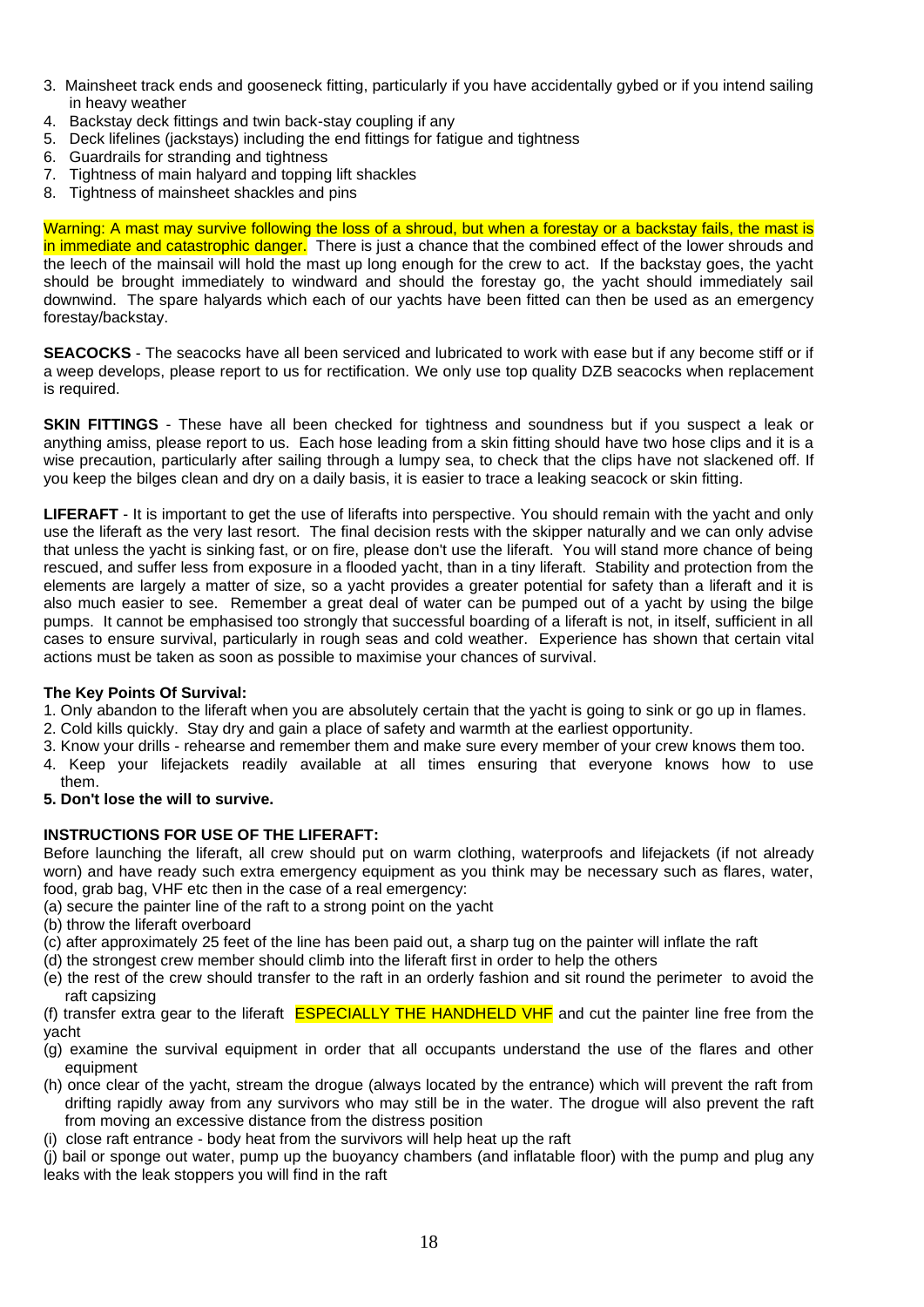(k) either in the grab bag or in the raft itself, you will find a pole which you fit to the inverted top hat on the floor of the raft. Connect the inflatable radar reflector to the top of the pole and hang it out of the observation port to aid the rescue authorities in locating your position.

All Alba Sailing yachts have liferafts with RORC packs or SOLAS B packs. The DoT regulations require additional equipment to the RORC packs and those yachts whose rafts are so fitted, have a 'grab bag' of useful equipment to be taken into the raft with you. There are also 'grab bags' for the rafts fitted with Solas B packs but these only contain thermal protective aids (or TPAs). The TPA's should be worn as soon as practicable once inside the raft as a protection against hypothermia. Some yachts have some TPAs in the liferaft and some have TPAs in the 'grab bag' but EVERY yacht has the same number of TPAs as there are berths on the yacht so provided you take the 'grab bag' with you into the liferaft every crew member will have a TPA.

If the liferaft is accidentally inflated, a cost of about £650 is incurred to have the cylinder recharged and the raft repacked, together with a charge for hiring another one whilst the first one is being attended to. If the liferaft is damaged in any way it will be replaced and the full cost charged to the charterer – the cost of a liferaft is an average of £2500.

**NAVIGATION** - Please remember that the buoyage system runs in line with the direction of the flood tide. In the case of the Isle of Skye, the flood tide passes around the outside and north, east, then south down the inner passage between Skye and the mainland (known as the Kyles of Lochalsh). At about the halfway point in the Kyles of Lochalsh, the buoyage system may appear to 'change direction' from what you would normally expect. It is therefore wise to double check your position on the Admiralty chart at this point. At spring tide in the Kyles of Lochalsh, a passage through here can flush a 10-metre yacht through at 15 knots which is quite exhilarating!

Unlike the Isle of Skye, the flood tide at the inner passage between the Isle of Kerrera by Oban and the mainland (known as Kerrera Sound) runs northwards through the inner sound. Extra caution is also required before attempting a passage through the Cuan Sound (about 10 miles south of Oban) or Dorus Mhor (about 20 miles south of Oban). The Gulf of Corryvreckan, the roars of which can sometimes be heard 20 miles away, is located between Scarba and Jura about 25 miles south of Oban, and as it is notorious for being the second biggest whirlpool in the world, you are strongly advised to keep well clear. Local yachts do go through the Gulf of Corryvreckan at certain states of the tide but it takes some courage and excellent timing! Before passage planning, the pilot books should be read in conjunction with reference to the Imray charts or Admiralty charts provided. There are 4 pilots on board which have very clear sketches and aerial photographs of most of the West Coast and Hebridean Islands. **You MUST read and understand the pilot books everywhere you go.**

Provided you read the pilots, keep a continuous check on your position on the Admiralty chart in addition to keeping your eye on the weather pattern, the average yachtsman exercising due caution and not being over ambitious, should have no difficulty in navigating these waters. Please remember that the prevailing winds are south-westerly and the Coastguard are contactable on VHF anytime (except on the hour and half hour for 3 minutes) on CH 16.

**NIGHT TIME NAVIGATION** - Although we have rarely personally encountered any submarines, the Navy do carry out submarine exercises from time to time anywhere in the cruising area. As submarines at periscope depth and without lights are a possible hazard at night, it is now recommended that yachts on night passage run their engine and use pulpit navigation lights, as masthead lights may not be seen at close range through a periscope. Naval vessels can be contacted, if necessary on VHF Ch 16 or 6.

We try to do everything humanly possible to ensure the success of your holiday. We also take a lot of pride in our yachts and many of our customers come back for return visits which we consider a great compliment. We genuinely do like to hear from you if you have any suggestions for improvements in either our management or to the yachts themselves.

We very much look forward to welcoming you aboard and hope that you will enjoy a memorable holiday and finally may I thank you for your great patience in reading these notes!

We hope you will find the formal handover interesting and informative. You will save considerable time and vastly increase your knowledge of the boat by having read these notes. If there is anything you would like to know in advance please feel free to either phone or email me and I will do my best to help you.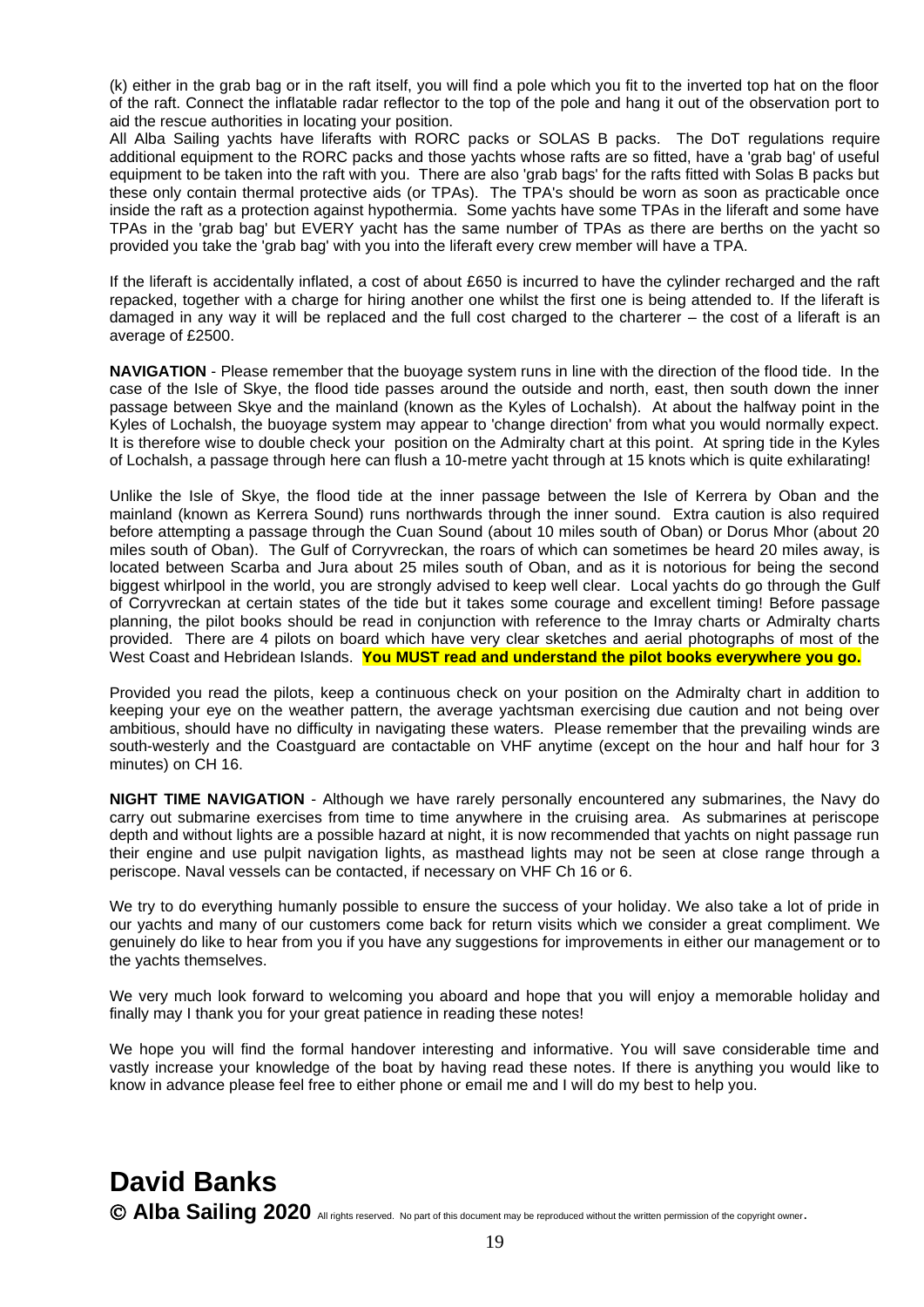# **Meals Afloat**

Some people only ever eat ashore, others never leave the boat. Whatever your preference for catering we aim to help you. Some people arrive with car loads of food others arrive with nothing and go shopping. Here are some suggestions.

In Oban there is a fair selection of supermarkets. In 2018 a new Marks and Spencer Food Hall opened and in combination with Tesco, Lidl and Aldi you can find most things that you might need.

The local taxi drivers are used to taking people shopping and coping with the array of boxes and carrier bags on the way back.

There is a very good traditional butchers in Oban and we would be happy to direct you. (Jacksons of Oban)

# **Getting Here**

We have an arrangement with a local airport transfer company who will collect you from your airport or train station etc. Their contact details are on the download page of our website. The advantage is that they are cheaper than you would be able to arrange yourself and the drivers effectively give you a running commentary as you travel through the amazing countryside to get here – a lovely start to your holiday. The fare also includes a 1 hour provisioning stop at a supermarket on the outskirts of Glasgow if you wish.

If you are travelling by car we have free car parking on site.

## **Information Download**

Visit our website at [www.alba-sailing.co.uk](http://www.alba-sailing.co.uk/) and go to the download page. Here you can download all sorts of information – yachts inventories, charter agreements, tide times, charts of the area, packing lists, price lists of food suppliers, and airport transfers etc. Please only print them out if you really have to. If there is anything you might find useful that isn't there then please let us know and we will happily add it to the list.

**Alba Sailing** and our employees have no direct connection with any of the above companies. We recommend them on the basis that we have personally selected them for the quality of their goods/services and fair price. We encourage you to support local businesses by shopping in the area. If you have had great service etc from a company that might be of interest to other sailors please do let us know and we will add them to this list.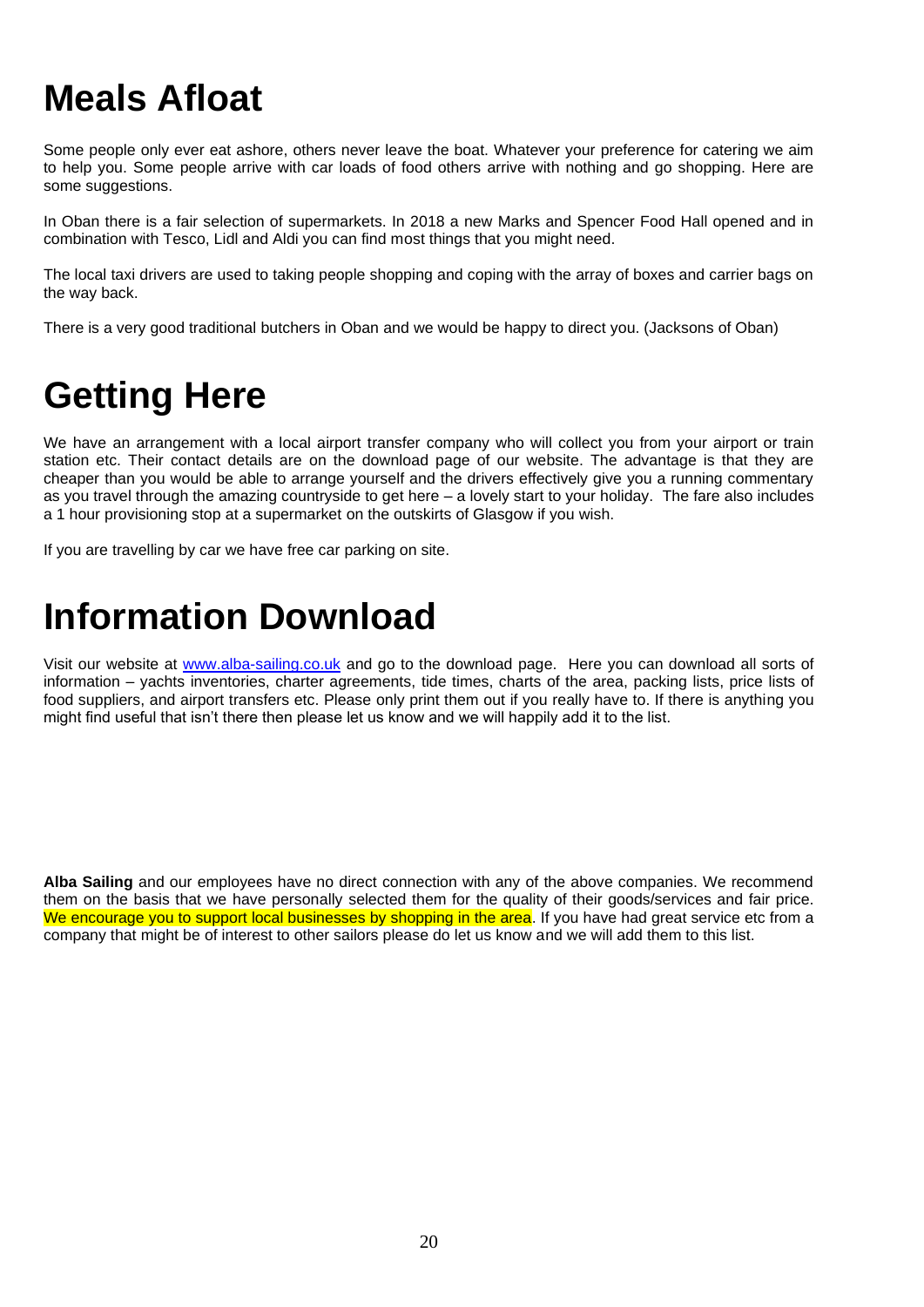# **Alba Sailing Chandlery**

**Our waterfront premises at Dunstaffnage Marina not only house our offices and engineering workshops, but also our small but well stocked chandlery. You will find a range of Gill and Helly Hansen wet weather gear including the latest breathable clothing. We also have sea boots, thermals, gloves, hats, deck shoes and other Gill clothing - all at competitive prices.**

## **Local Charts and Books**

Our yachts have all the major pilot books and a comprehensive chart folio aboard, but if you may wish to plan your holiday in advance we are pleased to offer you the following Imray Charts. These are ideal for passage planning and cover the whole of our cruising area. **Chart C65** is the most popular as it takes in the majority of likely destinations for a one week charter.

**C67** WEST COAST OF SCOTLAND - North Minch & Isle of Lewis

**C66** WEST COAST OF SCOTLAND - Mallaig to Rudha Reidh & Sound of Harris

**C65** WEST COAST OF SCOTLAND - Crinan to Mallaig & Barra

**C64** BELFAST LOUGH CRINAN AND ISLAY - Tayvallich, Port Ellen, West Loch Tarbert

Also available are the recently updated series of Imray/Clyde Cruising Club pilot books.

Let us know your requirements and we will ensure that we have what you need ready for you when you arrive or delivered to your home. We can accept UK cheque, Mastercard or Visa payments for mail order and postage is charged at cost.